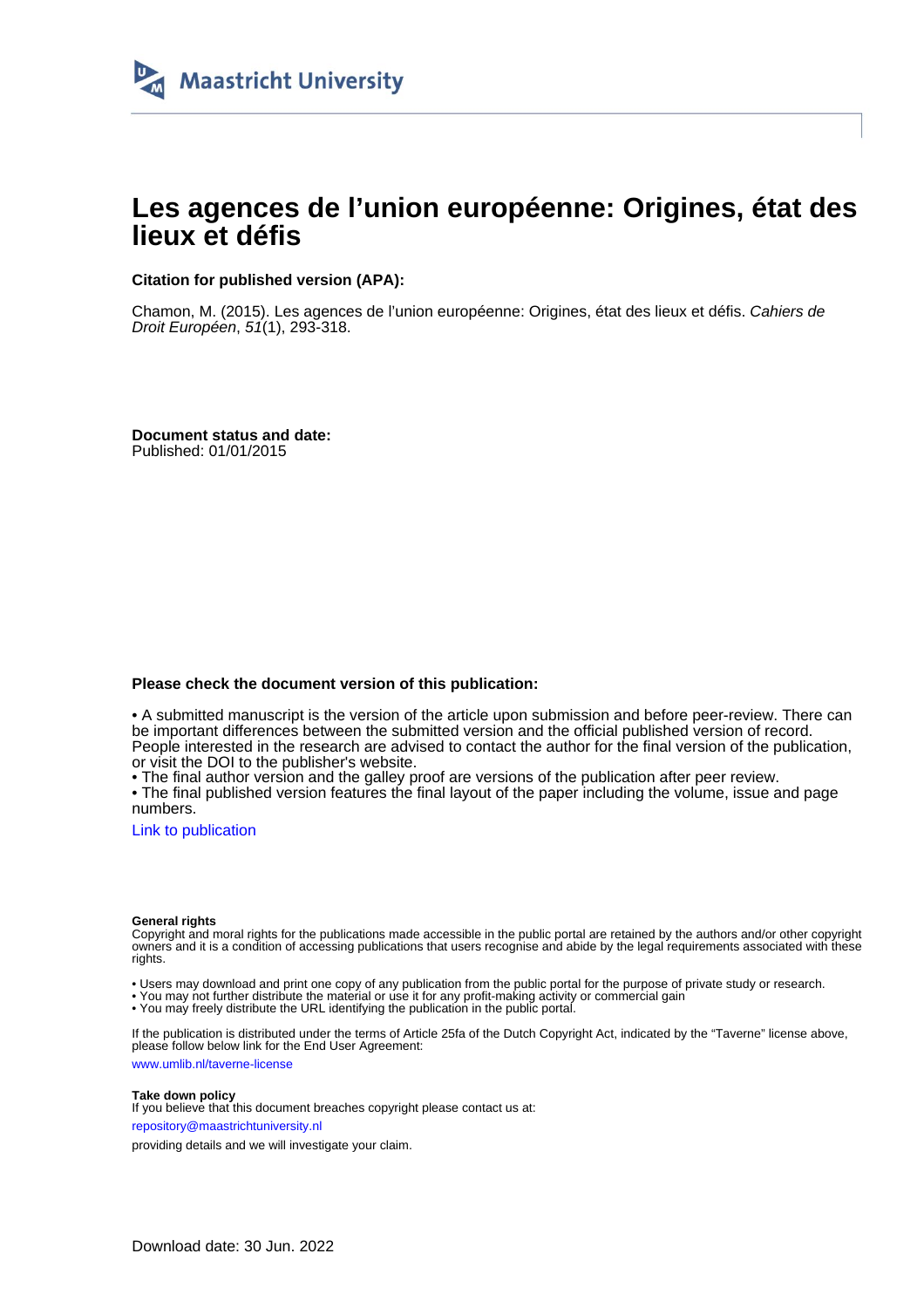# LES AGENCES DE L'UNION EUROPÉENNE : ORIGINES, ÉTAT DES LIEUX ET DÉFIS

PAR

## Meriin CHAMON\*

La présente contribution se penche sur le phénomène des agences décentralisées de l'UE. Elle propose, dans un premier temps, une définition univoque permettant l'identification facile de ces organismes parmi les nombreux organismes de l'UE. Dans un second temps, elle retrace les origines des agences, révélant que l'agencification au sein de l'UE est poussée par une logique propre à l'UE. Par l'agencification, les États membres ont réussi à échapper à la dichotomie entre administration directe et indirecte. L'agencification permet un renforcement de la capacité administrative de l'UE sans agrandir directement la Commission. À cet égard, dans l'affaire vente à découvert, la Cour a confirmé que le législateur dispose d'un pouvoir d'appréciation étendu lorsqu'il décide d'habiliter (ou non) une agence décentralisée. Cette affaire a tranché quelques questions fondamentales relatives à l'agencification, mais elle a aussi mis en évidence les défis que pose ce phénomène et la nécessité d'enraciner les agences dans le droit constitutionnel de l'UE, qui ne prévoit toujours pas la faculté pour le législateur d'établir et d'habiliter ces organismes.

## **Introduction**

Après une vingtaine d'années d'agencification au sein de l'UE, les organismes qualifiés d'«agences décentralisées» par les institutions de l'UE sont, d'un point de vue pratique, devenus indispensables pour le développement et l'application du droit européen. Récemment, cette évolution a été complétée par la Cour de justice dans l'affaire vente à découvert, qui a confirmé que les agences pouvaient se voir attribuer des pouvoirs normatifs. Par conséquent, il semble opportun de revenir sur quelques questions fondamentales : d'où vient cette idée d'une agence décentralisée européenne? Comment les agences doivent-elles être appréciées dans l'architecture institutionnelle de l'UE? Quels sont les défis que posent les agences et qui sont posés aux agences?

<sup>(\*)</sup> Docteur en droit. Assistant Académique au Ghent European Law Institute, Université de Gand (Centre d'excellence Jean Monnet). L'auteur remercie M<sup>me</sup> C. Cassan pour sa relecture linguistique d'une version antérieure de ce texte. Les éventuelles erreurs ou omissions sont bien sûr exclusivement celles de l'auteur.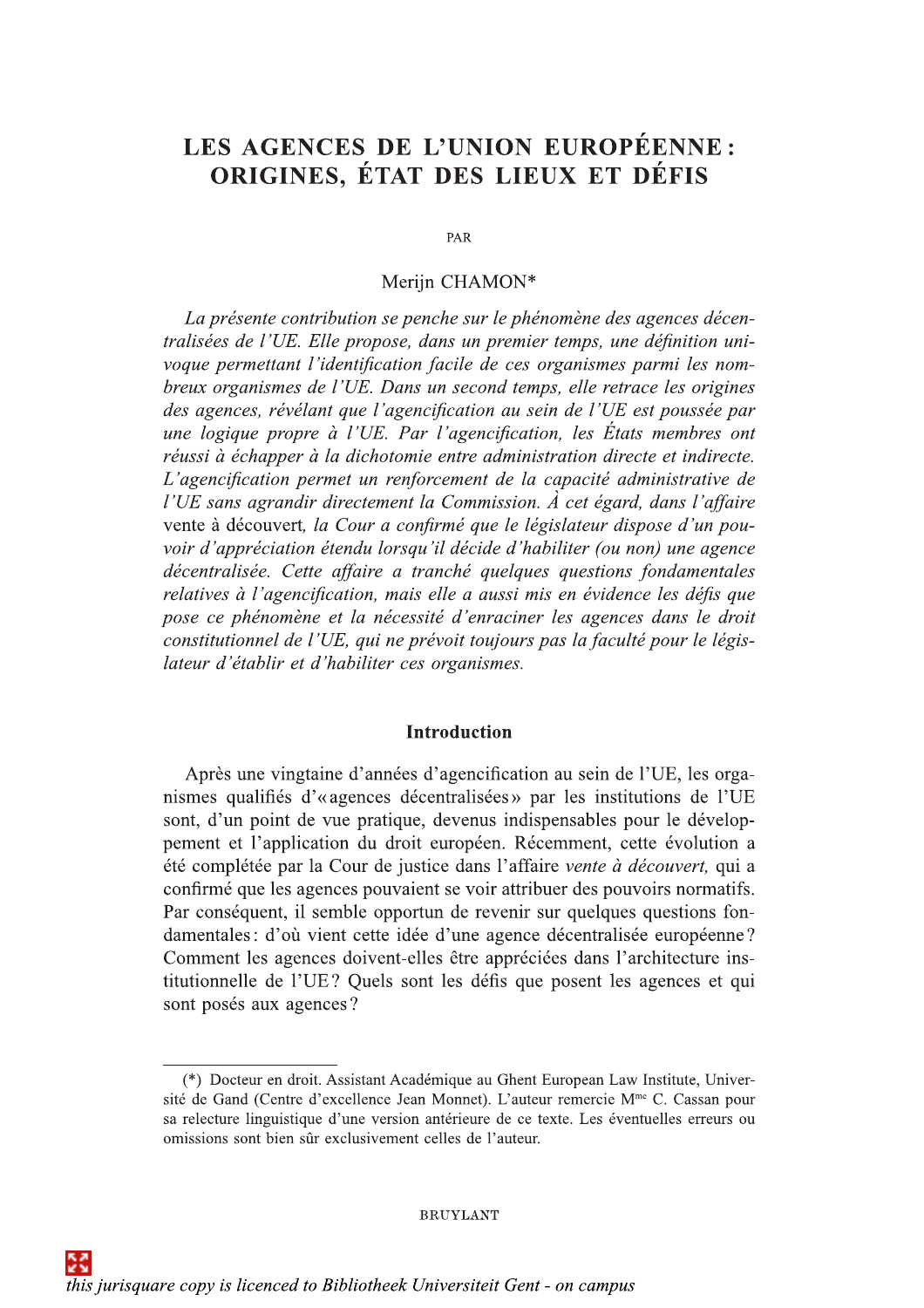## I. — Définir l'agence et l'agencification

Il va de soi qu'une contribution dédiée aux agences européennes et au phénomène d'agencification nécessite une définition propre de ces deux notions. Étant donné que la portée de la notion d'agencification découle de celle de la notion d'agence, il semble opportun de commencer par délimiter les organismes que l'on peut qualifier d'agence décentralisée (2). Il est important de souligner qu'il n'existe pas de définition officielle. Quoique les trois institutions européennes aient adopté une approche commune sur les agences (3), elles n'ont pas réussi à trouver un accord sur une définition.

Aux fins de la présente contribution, les agences sont alors définies comme des organismes permanents de droit public de l'UE, établis par les institutions par un acte de droit dérivé, qui disposent de leur propre personnalité juridique (4). Cette définition permet une nette identification de toutes les agences, sans avoir à s'appuyer sur des éléments difficilement opérationnels, comme par exemple l'idée, souvent émise, selon laquelle les agences sont indépendantes ou autonomes ou semi-indépendantes ou -autonomes. Même si de telles qualifications peuvent être correctes, il est parfois presque impossible de faire la distinction entre un organisme non autonome et un organisme semi-autonome. Au contraire, les éléments retenus dans la définition proposée ici sont tous des éléments prenant des valeurs binaires, facilitant une identification nette et rapide (5).

Ayant défini les agences, il est possible de clarifier la notion d'agencification. Il est possible de faire une distinction entre l'agencification quantitative et l'agencification qualitative. Par la première, nous entendrons non seulement la croissance du nombre d'agences qui ont été établies, mais aussi la croissance de la partie du budget européen réservée aux agences et le nombre croissant de fonctionnaires employés par celles-ci. L'agencification

<sup>(2)</sup> En ce qui concerne le choix des institutions pour l'adjectif «décentralisée», voy. infra.

<sup>(3)</sup> Pour le texte de l'approche commune voy. http://europa.eu/agencies/documents/ joint statement and common approach 2012 fr.pdf.

<sup>(4)</sup> Voy. M. CHAMON, «Le recours à la soft law comme moyen d'éluder les obstacles constitutionnels au développement des agences de l'UE», RUE, 2014, 576, pp. 152-160  $(153-154).$ 

<sup>(5)</sup> Par exemple, à cause de l'élément se référant au caractère permanent des agences européennes, les agences exécutives sont exclues de la définition et ne sont pas visées par cette contribution.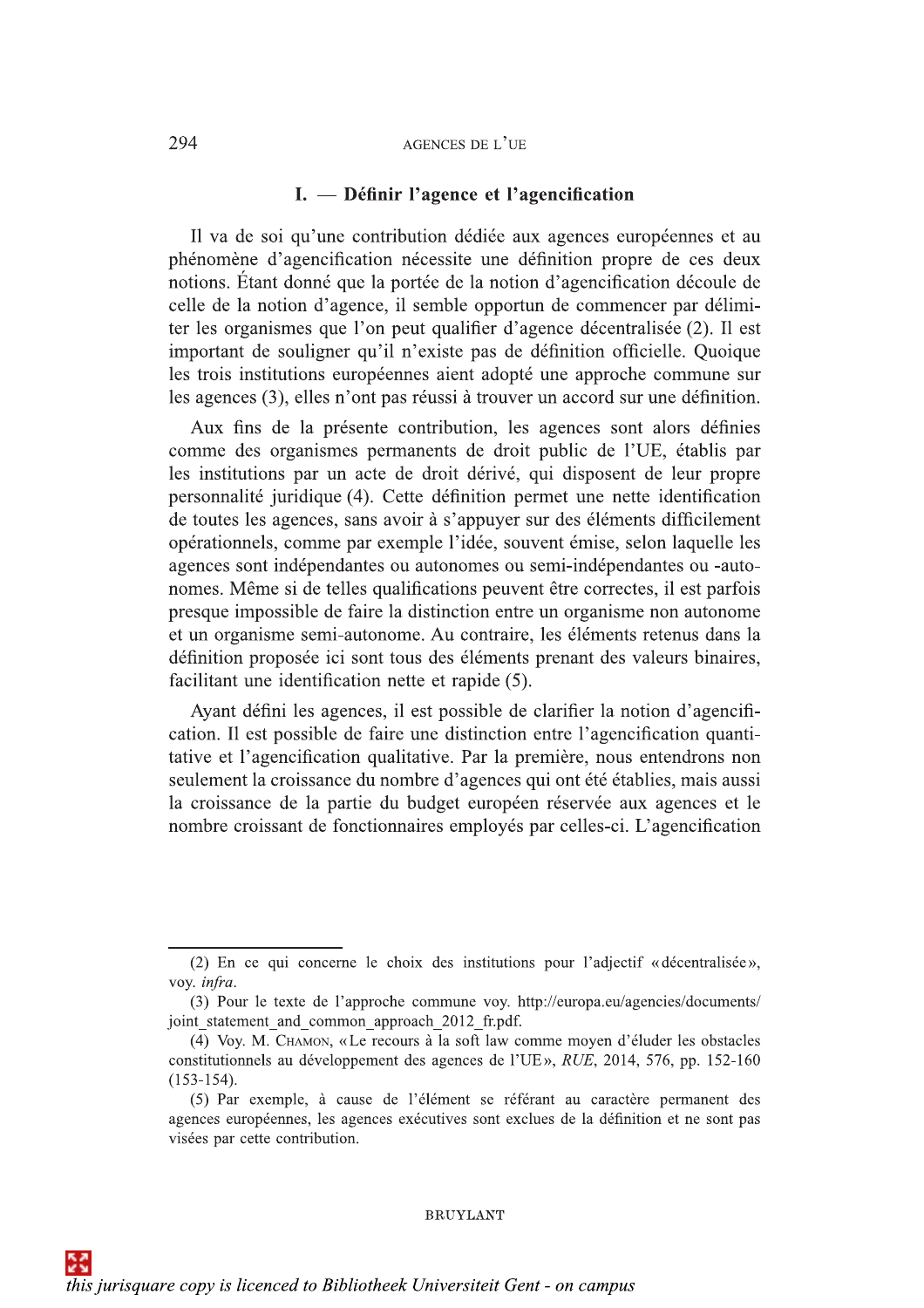qualitative se réfère aux attributions, de plus en plus significatives, de tâches ou compétences aux agences (6).

## $II. - L'$ apparition des agences au sein de l'UE et les différentes typologies des agences

Au total, il est possible de distinguer quatre vagues d'agencification au niveau européen. La première était celle des années 1970, qui a vu l'établissement des toutes premières agences : le Fonds européen de coopération monétaire (le prédécesseur de la Banque centrale européenne) (7), le Centre européen pour le développement de la formation professionnelle (Cedefop) et la Fondation européenne pour l'amélioration des conditions de vie et de travail (Eurofound). La deuxième vague s'est produite dans les années 1990 et était (entre autres) porteuse de l'Agence européenne pour l'environnement (EEA), l'Office de l'harmonisation dans le marché intérieur (OHIM) et le Centre de traduction des organes de l'Union européenne (CdT). Les agences qui ont été établies au début du 21<sup>e</sup> siècle forment la troisième vague dont font partie notamment l'Autorité européenne de sécurité des aliments (EFSA), l'Agence européenne de la sécurité aérienne (EASA), l'Agence européenne pour la gestion de la coopération opérationnelle aux frontières extérieures (Frontex) et le Collège européen de police (Cepol). Finalement, la quatrième vague se déroule actuellement depuis l'année 2009 et a vu l'établissement par exemple de l'Agence de coopération des régulateurs de l'énergie (ACER), l'Office européen de police (Europol) (8) ou bien encore les autorités européennes de surveillance (AES) (9).

Quoique cette approche historique permette de construire une classification temporelle, un tel classement n'est guère opérant pour comprendre le processus d'agencification. Certes, cette classification montre que les vagues se sont succédées toujours plus vite. Mais il est plus important de souligner que, généralement, les agences d'une génération postérieure sont

<sup>(6)</sup> Voy, aussi Bach et Jann qui font une distinction entre l'agencification structurelle et l'agencification procédurale. T. BACH et W. JANN, «Des animaux dans un zoo administratif: le changement organisationnel et l'autonomie des agences en Allemagne», Revue Internationale des Sciences Administratives, 2010, 76, pp. 469-494 (470-471).

<sup>(7)</sup> Pour un commentaire de cette agence, voy. J.-V. Louis, «Le Fonds européen de Coopération monétaire», ces Cahiers, 1973, 9, pp. 255-297.

<sup>(8)</sup> Europol n'est devenu une agence de l'UE qu'en 2009. À l'origine l'agence était une organisation internationale établie par la convention «Europol» de 1995.

<sup>(9)</sup> Pour une liste complète des agences européennes, voy. http://europa.eu/ about-eu/agencies/index fr.htm.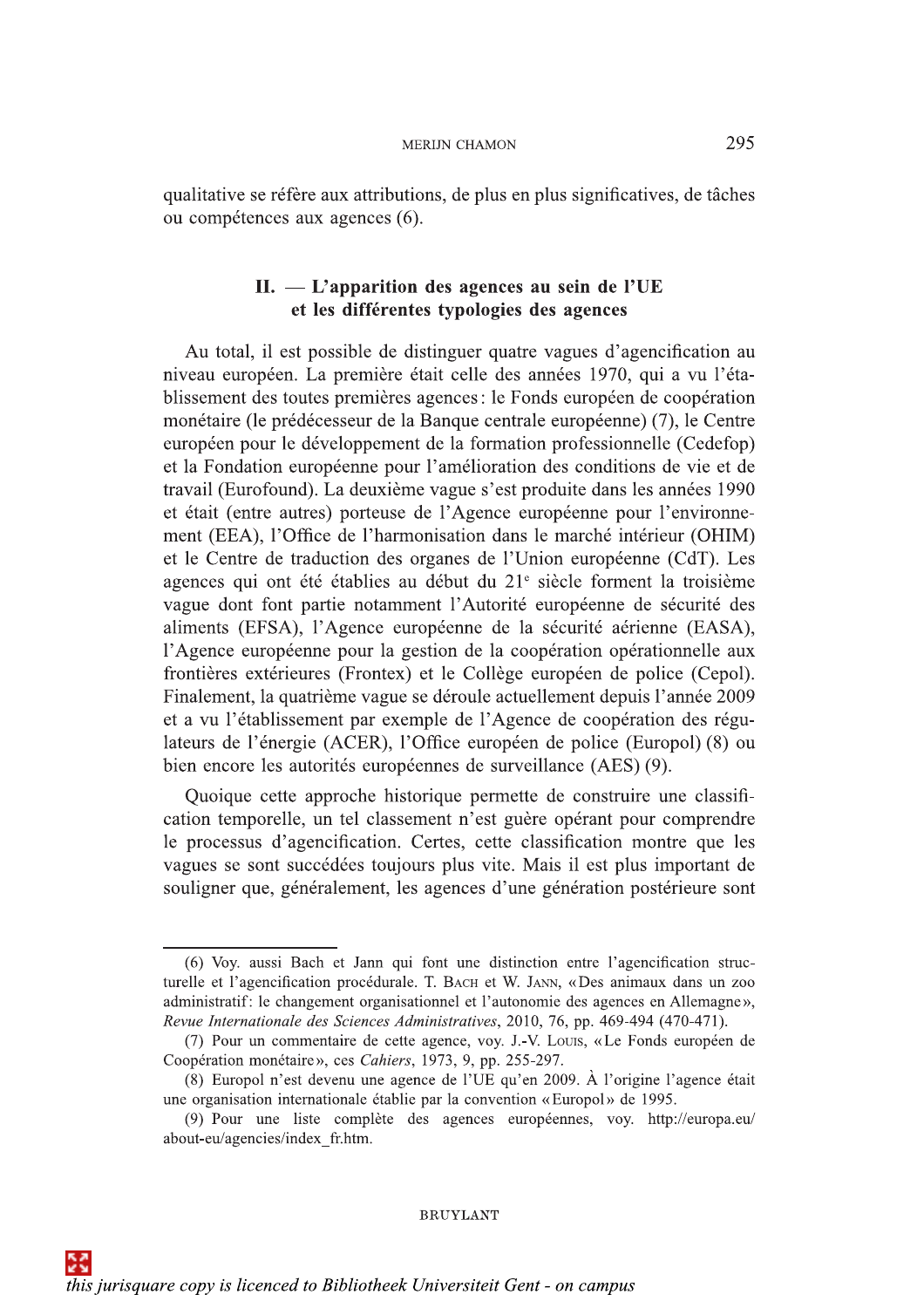plus puissantes que les agences plus anciennes. Ces éléments ont ainsi mené Griller et Orator à estimer qu'il est surtout important de vérifier les pouvoirs conférés aux agences, *i.e.* de classifier les agences selon une approche instrumentale, plutôt que de dresser des classifications temporelles, fonctionnelles ou structurelles (10). Le désir de remettre un peu d'ordre dans le « chaos » d'agencification a séduit beaucoup d'auteurs qui ont élaboré leurs propres classifications. Toutefois, même si ces auteurs partent de prémisses presque identiques, il est remarquable qu'une agence donnée soit classée d'une manière complètement différente selon l'auteur responsable pour la classification (11). Prenons, par exemple, la classification instrumentale de Griller et Orator, qui fait une distinction entre les agences ordinaires, les agences pré-décisionnelles et les agences décisionnelles. Là où précédemment il était facile de qualifier une agence (de la deuxième vague) tel l'OHIM d'agence décisionnelle, la classification est devenue beaucoup plus ardue actuellement. Où faut-il classer l'EASA, compte tenu du mandat diversifié de cette agence? On serait tenté d'également la qualifier d'agence décisionnelle dès lors qu'elle est compétente pour certifier des produits et organismes aéronautiques (12). Cependant, une grande partie du travail de l'agence consiste à adopter de la soft law et à assister la Commission dans l'élaboration du cadre réglementaire. Ne serait-il alors pas plus approprié de la qualifier d'agence pré-décisionnelle? Les difficultés rencontrées à chaque

<sup>(10)</sup> S. GRILLER et A. ORATOR, «Everything under control? The "way forward" for European agencies in the footsteps of the Meroni doctrine», *European Law Review*, 2010,  $35$ , pp.  $3-35$  (9-15).

<sup>(11)</sup> Par exemple, Chiti a classé l'EASA en tant qu'agence d'assistance tout comme le CdT tandis que Busuioc l'a classée en tant qu'agence quasi réglementaire. L'EFSA a été classée comme agence d'information (par Van Ooik), comme agence d'observation (par Geradin et Petit), comme agence quasi réglementaire (par Busuioc) et comme agence réglementaire (par Vos). Voy. E. CHITI, «An important part of the EU's institutional machinery: Features, problems and perspectives of European agencies», CMLRev., 2009, 46, pp. 1395-1442 (1403-1404). M. Busutoc, The accountability of European agencies: legal provisions and ongoing practices, Eburon, Delft 2010, pp. 26-27; R. vAN OOIK, «The growing importance of agencies in the EU: shifting governance and the institutional balance», in D.M. CURTIN et R.A. WESSEL (dir.), Good governance and the European Union: reflections on concepts, institutions and substance, Intersentia, Antwerpen, 2005, pp. 125-152 (139-145); D. GERADIN et N. PETIT, «The Development of Agencies at EU and National Levels: Conceptual Analysis and Proposals for Reform», Yearbook of European law, 2005, 23, pp. 137-197 (177-180); E. Vos, «Agencies and the European Union», in ZWART et VERHEY (dir.), Agencies in European and comparative perspective, Intersentia, Antwerpen, 2003, pp. 113-147 (119-121).

<sup>(12)</sup> V. CORREIA, «La Coopération de l'Agence européenne de la Sécurité aérienne des États membres et des industriels au sein du Système européen de la Sécurité aérienne». ces Cahiers, 2010, 46, pp. 587-644 (590-592).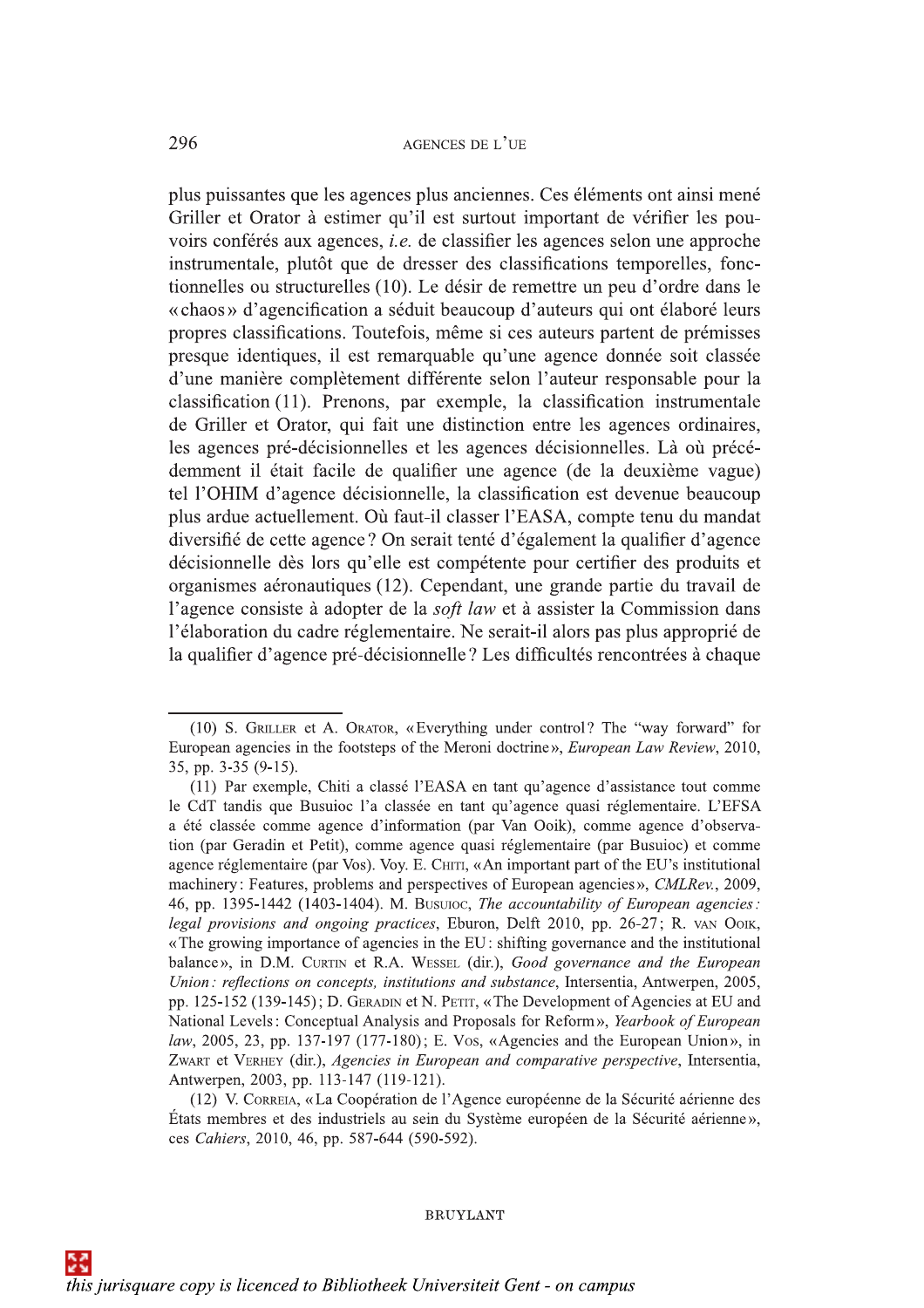tentative de classification des agences conduisent à s'interroger sur la valeur ajoutée de l'exercice et à envisager une classification des tâches que l'on peut conférer aux agences et non des agences elles-mêmes. Un tel exercice permettrait plus de précision puisque selon les cas, l'EASA interviendra en tant qu'agence ordinaire, agence pré-décisionnelle ou agence décisionnelle.

## III. — Les précurseurs des agences européennes

La classification temporelle montre que l'UE s'appuie de plus en plus sur l'agence comme nouvel instrument de gouvernance (13). Mais comment peut-on qualifier, et quel est le moteur de ce phénomène d'agencification au sein de l'UE? Force est de constater que les agences sont le produit d'une évolution dans l'organisation des pouvoirs dans l'Union. Les agences appartiennent à une européanisation graduelle des compétences administratives dans l'ordre juridique européen (englobant tant le niveau européen que le niveau national). Normalement, la décision du législateur européen d'établir une agence est précédée d'autres initiatives plus modestes. Il est impossible dans le cadre de cette étude de s'appesantir sur la généalogie de toutes les agences, mais quelques exemples peuvent néanmoins éclaircir les origines typiques des agences européennes.

L'EEA a été établi en 1990 pour réunir, de façon indépendante, des informations sur l'environnement. Cependant, même avant l'entrée en vigueur de l'Acte unique européen, il y avait des initiatives au niveau européen pour assurer la comparabilité des informations collectées par les États membres. Dans ce but, le programme (temporaire) «Corine» a été lancé en 1985 sous l'autorité de la Commission (14). Dès lors que l'EEA avait été créée afin d'avoir une capacité permanente au niveau de l'UE pour poursuivre les travaux entrepris par la Commission dans le programme Corine, ce dernier fut abrogé quand l'EEA démarra ses activités (15).

<sup>(13)</sup> C. STEPHANOU, «La nouvelle gouvernance européenne : bilan et perspectives», ces Cahiers, 2006, 42, pp. 581-627 (619-621).

<sup>(14)</sup> Décision 85/338/CEE du Conseil du 27 juin 1985 relative à l'adoption du programme de travail de la Commission concernant un projet expérimental pour la collecte, la coordination et la mise en cohérence de l'information sur l'état de l'environnement et des ressources naturelles dans la Communauté, J.O., 1985, L 176/14.

<sup>(15)</sup> Décision 90/15/CEE du Conseil du 22 mars 1990 modifiant la décision 85/338/CEE, J.O., 1990, L 81/38.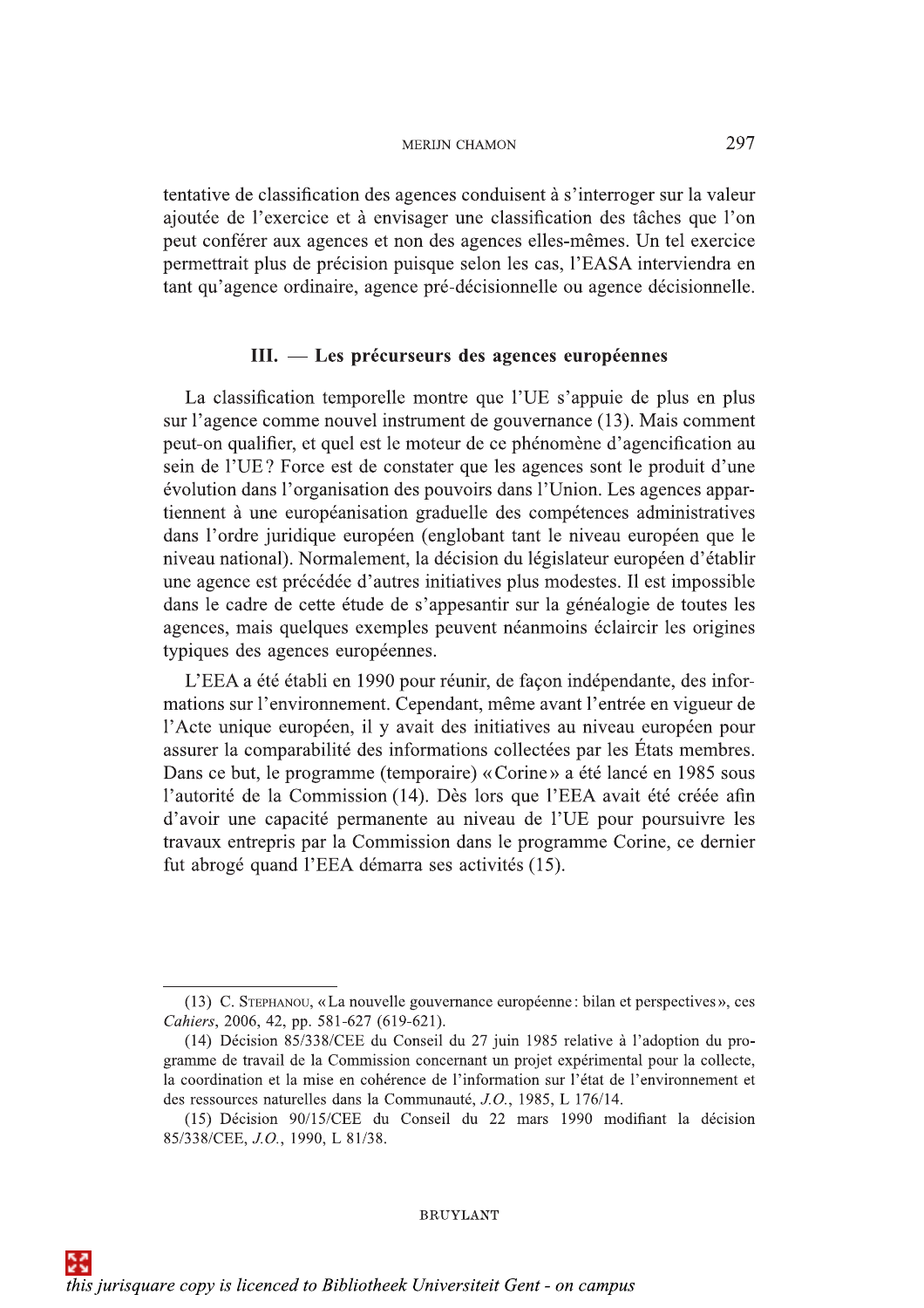298<br>
Les origines de Frontex peuvent être retracées depuis un groupe de travail<br>
du Conseil relevant de l'article 74 TFUE (16). Cette disposition prévoit que<br>
le Conseil peut arrêter des mesures afin d'assurer la coopérat 208<br>
2.6 cordigins de Frantz paravers des vertreiss deprés in groups de raveal<br>
du Cordist referents de Tardis. Na TULT (16). Celse déposition protont que<br>
tien cordiste de Tardis. Na Europe de Tardis. Na Europe de Tardi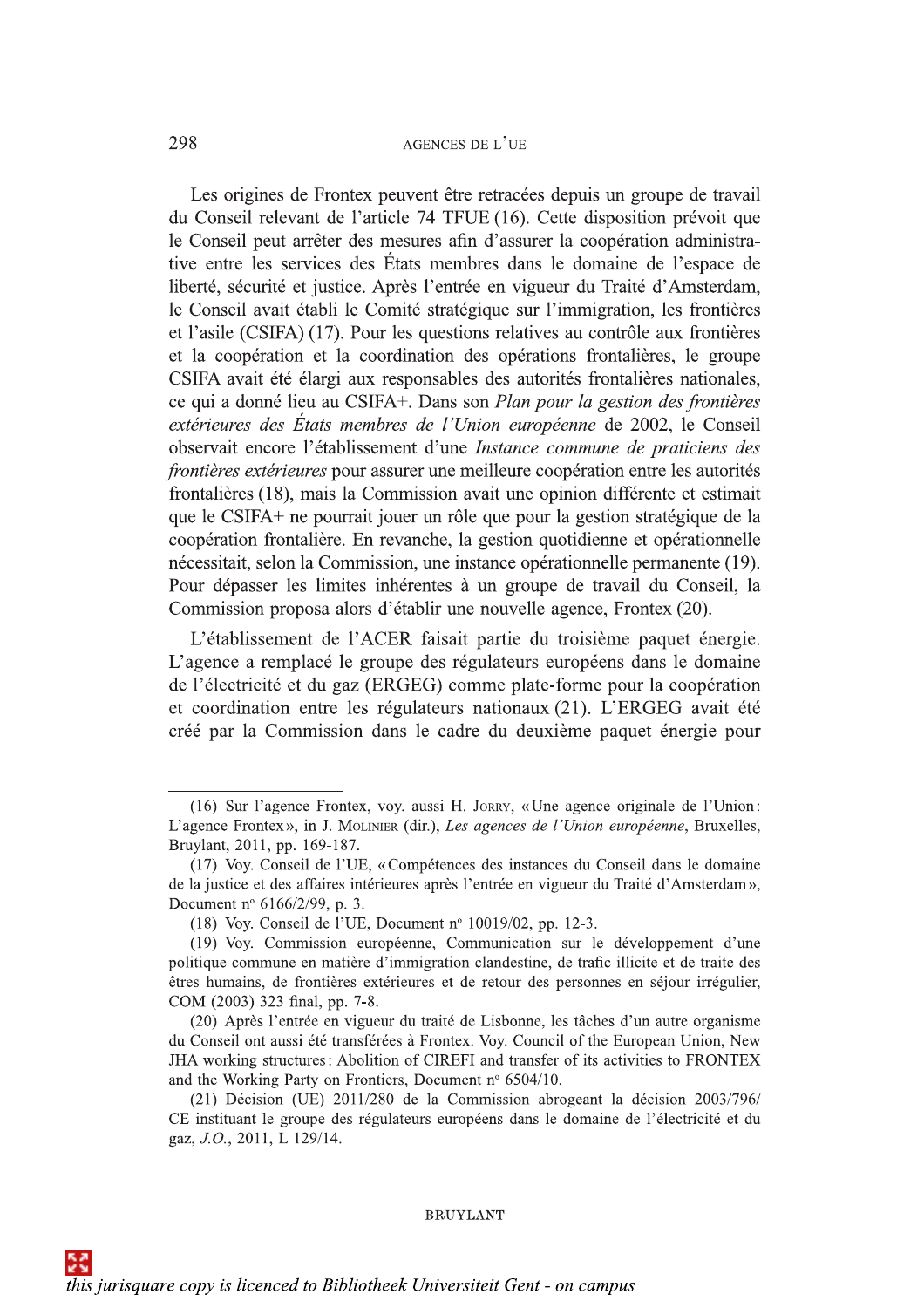formaliser la coopération déjà existante entre les régulateurs dans le Forum européen de régulation de l'électricité (Forum de Florence) et le Forum européen de régulation du gaz (Forum de Madrid) (22). À leur tour, ces deux forums avaient été institués par la Direction Générale Énergie de la Commission pour assister la mise en œuvre du premier paquet énergie (23). En établissant l'ERGEG, la Commission récupérait aussi le Conseil des régulateurs européens de l'énergie (CEER), une initiative ascendante des régulateurs nationaux eux-mêmes (24). Aujourd'hui, le CEER et l'ACER coopèrent étroitement.

Enfin, les autorités européennes de surveillance (AES) trouvent leur origine dans les comités de niveau 3 du processus Lamfalussy. Ce processus, dénommé d'après Alexandre Lamfalussy, le président du Comité des Sages institué par le Conseil de l'UE pour faire des recommandations pour réguler le secteur de la finance (25), consiste en quatre niveaux. Au premier niveau, la législation formelle est adoptée; au deuxième, la législation est concrétisée par la voie de la comitologie; au troisième niveau, on retrouve la coopération entre les régulateurs nationaux et finalement la Commission exerce ses pouvoirs de contrôle au quatrième niveau (26). Pour assurer une coordination satisfaisante au troisième niveau, la Commission avait établi trois comités, à savoir le comité européen des régulateurs des marchés de valeurs mobilières, le comité européen des contrôleurs bancaires et le comité européen des contrôleurs des assurances et des pensions professionnelles (27). De nouveau ici, le premier de ces comités était une structure formalisée du Forum of European Securities Commissions, une initiative

<sup>(22)</sup> Décision (CE) 2003/796 de la Commission instituant le groupe des régulateurs européens dans le domaine de l'électricité et du gaz, J.O., 2003, L 296/34.

<sup>(23)</sup> M. ZINZANI, Market Integration Through 'Network Governance': The Role of European Agencies and Networks of Regulators, Intersentia, Antwerp, 2012, p. 107.

<sup>(24)</sup> Ibid., pp. 114-7.

<sup>(25)</sup> Voy. Rapport final du comité des sages sur la régulation des marchés européens des valeurs mobilières, http://ec.europa.eu/internal market/securities/docs/lamfalussy/ wisemen/final-report-wise-men fr.pdf.

<sup>(26)</sup> Voy. E. POSNER, «The Lamfalussy Process: Polyarchic Origins of Networked Financial Rule-Making in the EU», in SABEL et ZEITLIN (dir.), Experimentalist Governance in the European Union, Oxford University Press, Oxford, 2010, pp. 43-60 (47).

<sup>(27)</sup> Voy. Décision (CE) 2001/527 de la Commission instituant le comité européen des régulateurs des marchés de valeurs mobilières, J.O., 2001, L 191/43; Décision (CE) 2004/5 de la Commission instituant le comité européen des contrôleurs bancaires, J.O., 2004, L 3/28; Décision (CE) 2004/6 de la Commission instituant le comité européen des contrôleurs des assurances et des pensions professionnelles, J.O., 2004, L 3/30.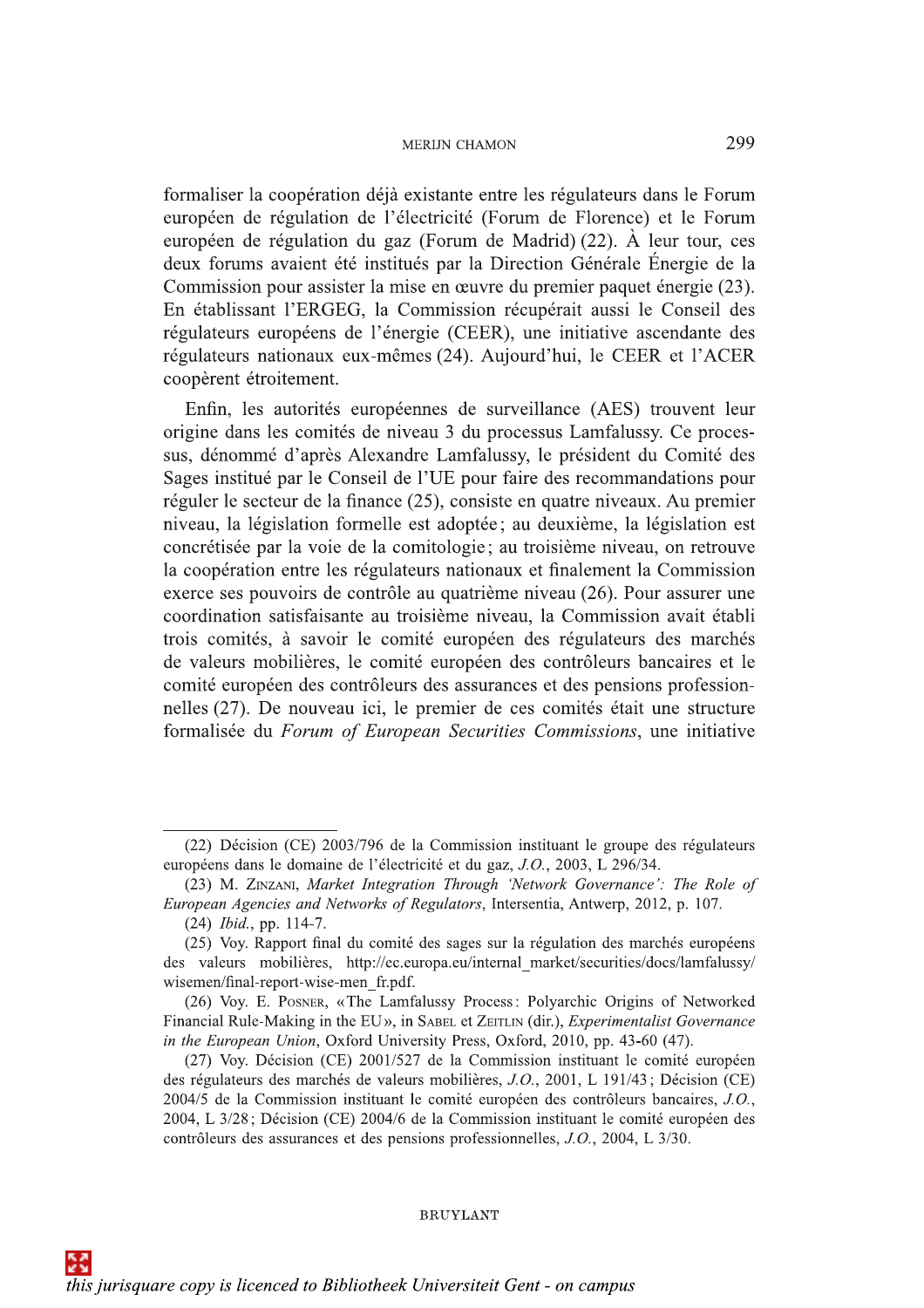ascendante des superviseurs nationaux (28). La crise financière de 2008 a montré la nécessité d'une coopération et d'une coordination encore plus étroites entre ces superviseurs, ce qui a eu pour conséquence la création des AES. Par cette transformation le législateur a opté pour une solution qui avait déjà été proposée lors de la création des comités (29).

## IV. — Les motifs qui poussent l'agencification au sein de l'UE

Les quatre exemples cités permettent de mieux apprécier les développements apportés par les institutions et la doctrine, expliquant la création des agences au sein de l'UE. Selon cette dernière, les agences aideraient la Commission à se concentrer sur ses tâches essentielles (30), elles aideraient à gérer les asymétries d'information (31), à isoler des décisions de la politique partisane (32), à renforcer l'engagement crédible (33), à permettre aux pays tiers ou aux partenaires sociaux de coopérer avec l'UE (34), elles

<sup>(28)</sup> Sur ce sujet et sur la transformation d'un des comités en une agence, VOY. P.-H. CONAC et V. CAILLAT, «De CESR à l'ESMA: le Rubicon est franchi», Bulletin Joly Bourse, 2010, pp. 500-510.

<sup>(29)</sup> Voy. B. VACCARI, «Le processus Lamfalussy: une réussite pour la comitologie et un exemple de "bonne gouvernance européenne"», RDUE, 2005, pp. 803-821 (807).

<sup>(30)</sup> M. WITTINGER, «Europäische Satelliten: Anmerkungen zum Europäischen Agentur(un)wesen und zur Vereinbarkeit Europäischer Agenturen mit dem Gemeinschaftsrecht», *Europarecht*, 2008, 42, pp. 609-628 (618); I. MULLER-QUOY, «L'apparition et le développement des Agences de l'Union européenne», in Couziner (dir.), Les Agences de l'Union européenne : Recherche sur les organismes communautaires décentralisés, PUSST, Toulouse, 2002, pp. 13-30 (17); M. GROENLEER, «The European Commission and Agencies», in Spence (dir.), The European Commission, John Harper, London, 2006, pp. 156-172 (163); L. GRARD, «Le Contrôle des Actes des Agences de Régulation: Analyse Comparée», in PERALDI, LENEUF et NORMAND (dir.), La légistique dans le système de l'Union européenne : quelle nouvelle approche, Bruxelles, Bruylant, 2012, pp. 137-159 (138); M. BERGER, Vertraglich nicht vorgesehene Einrichtungen des Gemeinschaftsrechts mit eigener Rechtspersönlichkeit, Nomos, Baden-Baden, 1999, pp. 89-90; R. VAN OOIK et T. EUSBOUTS, «De wonderbaarlijke vermenigvuldiging van Europese agentschappen. Verklaring, analyse, perspectief», Tijdschrift voor Europees en economisch recht, 2006, pp. 102-111 (103).

<sup>(31)</sup> D. GERADIN et N. PETIT, op. cit., Yearbook of European law, 2005, 23, (170); M. ZINZANI, Market Integration Through 'Network Governance', 2012, op. cit., (34).

<sup>(32)</sup> R. UERPMANN, «Mittelbare Gemeinschaftsverwaltung durch gemeinschaftsgeschaffene juristische Personen des öffentliches Rechts», Archiv des öffentlichen Rechts, 2000, 125, pp. 551-586 (562).

<sup>(33)</sup> G. MAJONE, «The Credibility Crisis of Community Regulation», Journal of Common Market Studies, 2000, 38, pp. 273-302 (289).

<sup>(34)</sup> I. MULLER-QUOY, op. cit., (17).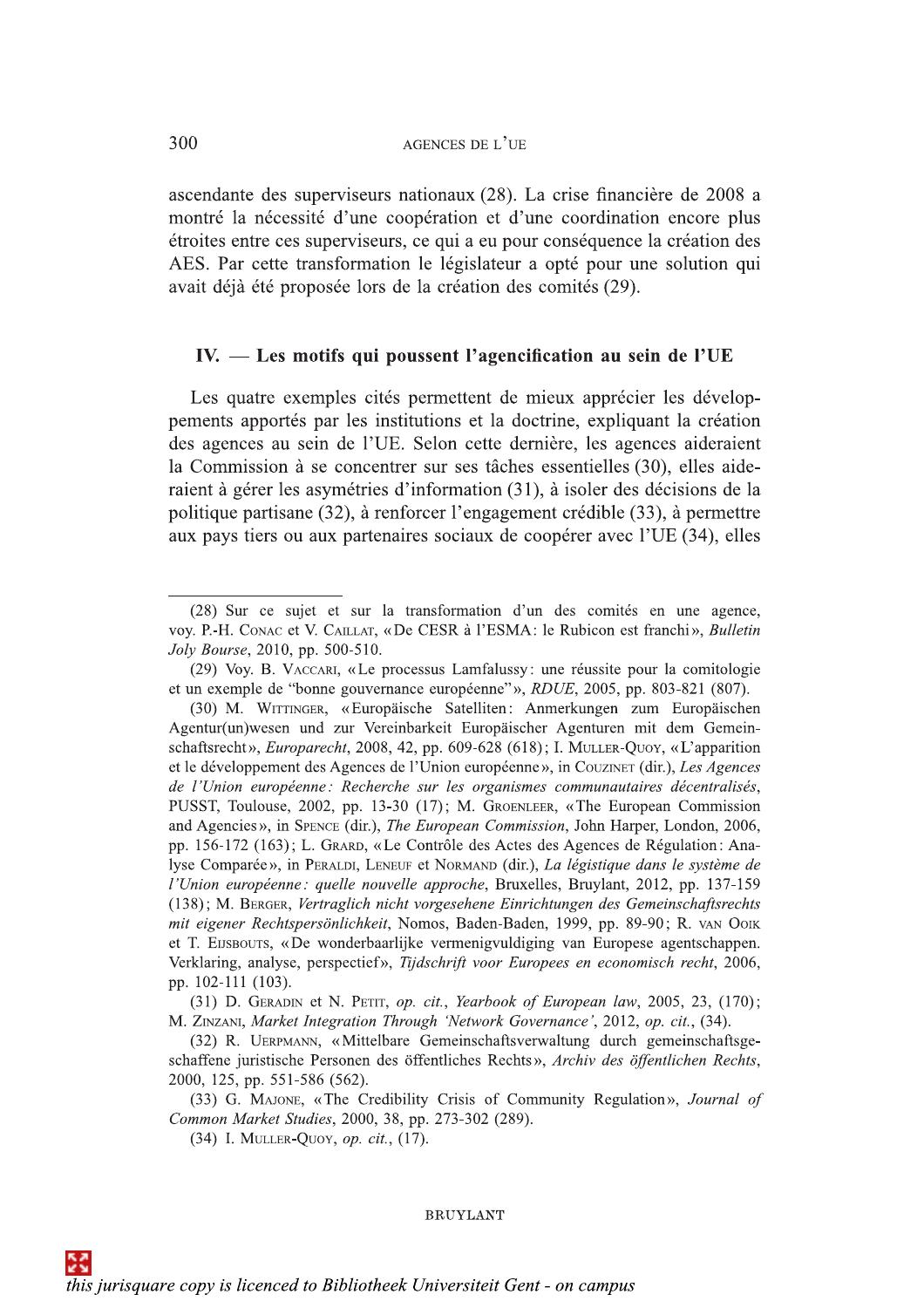MERIIN CHAMON 2011 (1997)<br>
Squipernient l'UE d'une expertise scientifique propre (35) et elles pourraient<br>
«porter le chapeau» pour des décisions impopulaires (36). Beaucoup de ces<br>
raisons fonctionnelles sont applicables d'integration administrative, sieme si l'on ne peut pas ner non plus que<br>l'agencification quantitative soit aussi poussée par le fait que chaque État<br>membre semble revendiquer sa propre agence, il décide aussi de faire<br>ava moins, les Traités proposent d'autres formes d'intégration administrative.

Un des principes fondamentaux de l'ordre juridique européen est la règle de l'administration indirecte: il incombe aux administrations nationales d'exécuter la législation européenne. Le traité de Lisbonne a même mis

<sup>(35)</sup> J. DUTHEIL DE LA ROCHÈRE, «EU Regulatory Agencies: What Future do They Have?», in BULTERMAN, HANCHER, MCDONNELL et SEVENSTER (dir.), Views of European Law from the Mountain, Kluwer Law International, Alphen aan den Rijn, 2009, pp. 355-366 (355).

<sup>(36)</sup> R. DEHOUSSE, «Regulation by networks in the European Community: the role of European agencies», Journal of European Public Policy, 1997, 4, pp. 246-261 (258).

<sup>(37)</sup> Notons aussi, par exemple, que le problème de la surcharge de la Commission se pose seulement après et à la suite de la décision de restreindre (les ressources de) la Commission.

<sup>(38)</sup> Voy. aussi M. THATCHER, «The creation of European regulatory agencies and its limits: a comparative analysis of European delegation», Journal of European Public Policy, 2011, 18, pp. 790-809 (792-793); D. KELEMEN et A. TARRANT, «The political foundations of the Eurocracy», West European Politics, 2011, 34, pp. 923-947 (923).

<sup>(39)</sup> Voy. D. BADRÉ, «Où vont les agences européennes?», Rapport d'information du Sénat nº 17 (2009-2010) fait au nom de la commission des affaires européennes et de se pose seumement apres et a la sutte de la decision de restremare (les ressources de) la<br>Commission.<br>(38) Voy. aussi M. THATCHER, «The creation of European regulatory agencies and<br>its limits : a comparative analysis of E (dir.), Les agences de l'Union européenne, Bruxelles, Bruylant, 2011, pp. 199-219 (207). Par exemple, pour héberger l'EEA, il y avait 11 candidats (sur 12 États membres), voy, la réponse donnée par M. Ripa di Meana au nom de la Commission à la question écrite 128/91, J.O., 1991, C 164/26.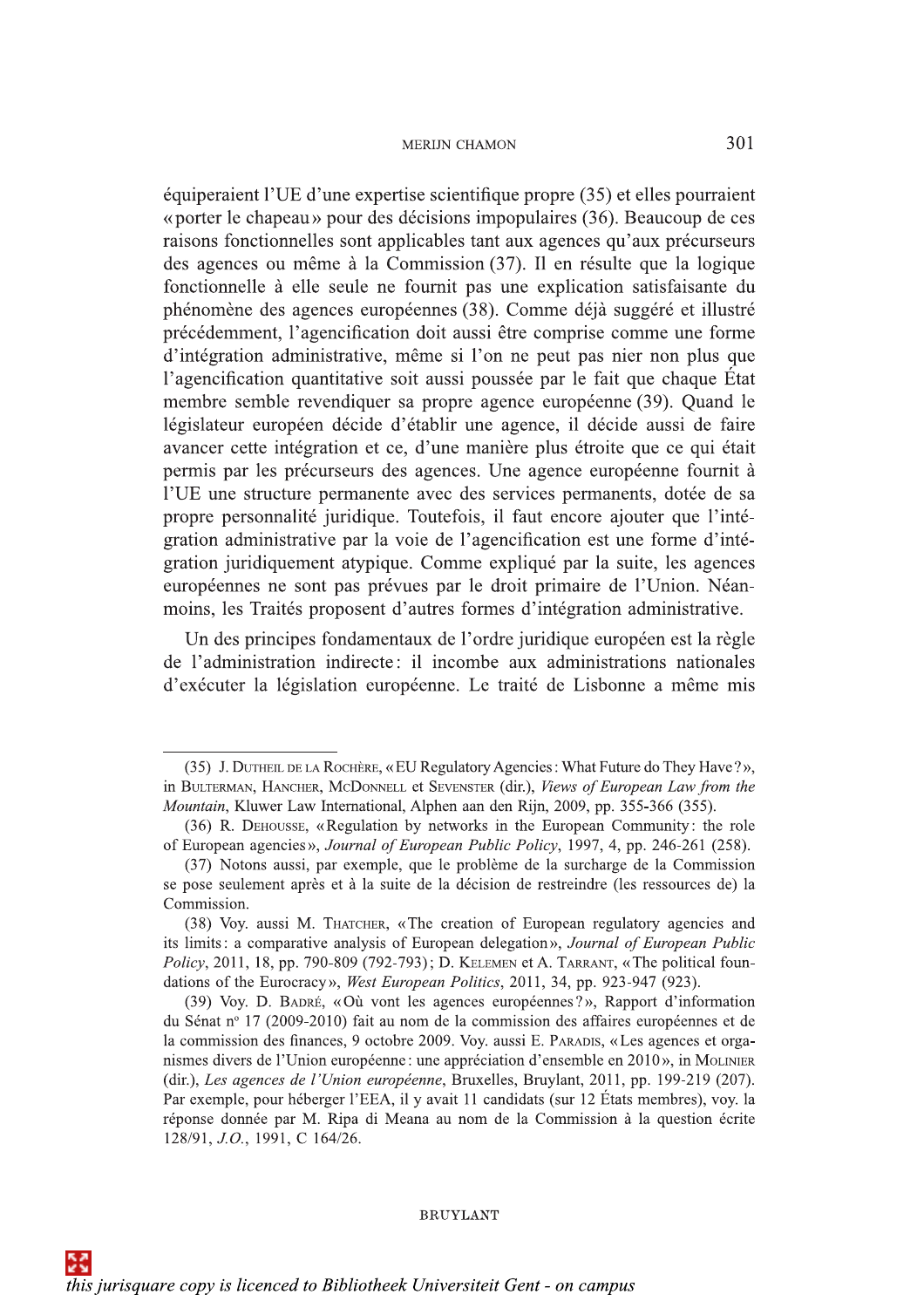l'accent sur ce choix dans le premier paragraphe de l'article 291 TFUE. Cependant, le droit primaire prévoit aussi une exception à la règle de l'administration indirecte : exceptionnellement le législateur européen peut habiliter la Commission (ou le Conseil) à exercer une fonction exécutive. Dans une certaine mesure, cette administration directe peut aussi être qualifiée de forme d'intégration administrative : certaines compétences exécutives ne sont plus exercées au niveau national et sont en revanche centralisées au niveau européen.

Le fait que les traités eux-mêmes prévoient explicitement la possibilité (et les les conditions) pour l'UE d'avoir recours à sa propre administration, soulève la question de savoir pourquoi le législateur a estimé dûment nécessaire et justifié d'avoir recours à une autre forme d'administration centralisée, non prévue par le droit primaire. Il est possible de remarquer ici que la qualification des agences européennes par les institutions comme agences décentralisées est fortement trompeuse (40). Même si l'agencification est une forme d'intégration administrative atypique, les agences restent des organismes européens et les pouvoirs qu'elles exercent sont typiquement des pouvoirs autrefois exercés par les autorités des États membres. Par conséquent, les seuls aspects décentralisés caractérisant leur fonctionnement sont leur diffusion géographique et le fait que leurs conseils administratifs sont dominés par les représentants des États membres plutôt que par des représentants des institutions (41).

S'agissant des motifs qui conduisent le législateur européen à habiliter des organismes atypiques (les agences) au lieu d'habiliter la Commission (ou le Conseil), comme prévu par les traités, il faut noter que l'agencification, tout comme c'était le cas de la comitologie, est un développement institutionnel suscité par la crainte des États membres d'une trop grande bureaucratie européenne sous l'autorité de la Commission. En conséquence du projet Europe 92, les États membres étaient confrontés au dilemme suivant: d'une part, les objectifs législatifs toujours plus ambitieux nécessitaient une coopé-

<sup>(40)</sup> O. DUBOS, «Objectif d'efficacité de l'exécution du droit de l'Union européenne: la tectonique des compétences », in NEFRAMI (dir.), Objectifs et compétences dans l'Union européenne, Bruxelles, Bruylant, 2012, pp. 293-314 (300-301).

<sup>(41)</sup> Cette surreprésentation semble être une *conditio sine qua non* pour les États membres réunis au Conseil. Par exemple, même pour une agence modeste sans aucune relation avec les administrations nationales, comme le CdT, le Conseil a insisté pour que soit créé un conseil administratif incluant des représentants des États membres quoique la Commission ait proposé un conseil administratif composé de représentants de la Commission et des autres agences. Voy. l'article 4 de la proposition de la Commission, J.O., 1994, C 99/17.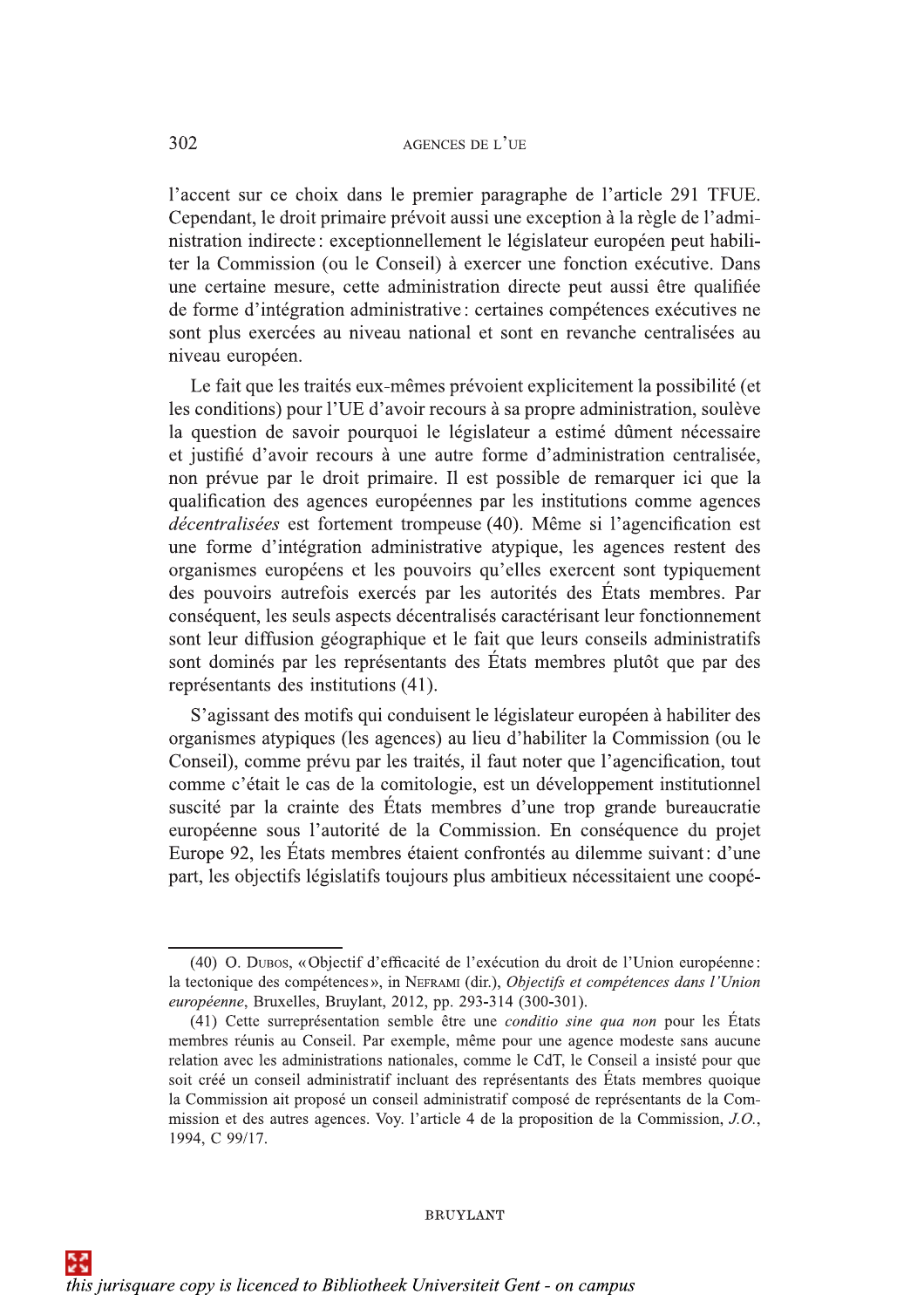ration administrative (entre les États membres) qui n'était plus réalisable par la simple voie de l'administration indirecte; d'autre part, les États membres ne voulaient pas créer la capacité administrative nécessaire au niveau européen qui rendrait la Commission plus puissante. Les États membres, réunis au sein du Conseil, ont réussi à dépasser ce dilemme en s'appuyant sur cette ingéniosité institutionnelle de l'agence décentralisée: quoique la capacité administrative de l'UE soit renforcée, la Commission européenne n'en est pas directement renforcée pour autant et les États membres se sont assuré un rôle important dans les nouvelles structures européennes. Il va donc sans dire que le choix de l'agencification au sein de l'UE est en premier lieu un choix politique. Néanmoins, l'on peut aussi noter que, dans une perspective juridique, les agences, mêmes si elles sont des organismes atypiques, sont un bon compromis entre les principes de l'effet utile du droit européen et le principe de la subsidiarité. En effet, ne serait-ce pas une entrave disproportionnée à l'autonomie administrative des États membres que d'avoir recours à l'administration directe (typique) dès que l'administration indirecte ne suffit pas totalement pour réaliser les objectifs législatifs?

Par ailleurs, en ce qui concerne les positions des autres institutions, il y a des parallèles intéressants entre l'agencification et la comitologie. À l'époque des deux premières vagues, la décision d'établir (ou non) une agence incombait seulement à la Commission et au Conseil, étant donné que la base juridique typiquement utilisée à cette époque était l'article 235 CEE (futur article 308 TCE). Pour la Commission, l'établissement d'une agence est alors une alternative de seconde main. Dans un monde idéal, elle voit s'élargir ses propres pouvoirs administratifs, mais à cause de la réticence des États membres, elle se contente d'un renforcement de la capacité administrative de l'UE par l'agencification. Pour éviter que l'agencification devienne aussi contestée que la comitologie, le Conseil a acquiescé, dès la troisième vague, pour fonder l'acte établissant une agence sur la disposition constituant la base juridique spécifique de la politique en cause, au lieu d'avoir recours à l'article 308 TCE (42). Ceci a permis d'associer le Parlement au processus décisionnel et de neutraliser sa résistance à ce développement institutionnel. Tout comme la Commission, le Parlement supporte aussi l'agencification parce que la capacité administrative de l'UE est renforcée, même si le Parlement aurait préféré habiliter la Commission sur laquelle il exerce un contrôle démocratique plus fort.

<sup>(42)</sup> Voy. Commission européenne, Projet d'accord institutionnel pour un encadrement des agences européennes de régulation, COM (2005) 59 final, p. 4.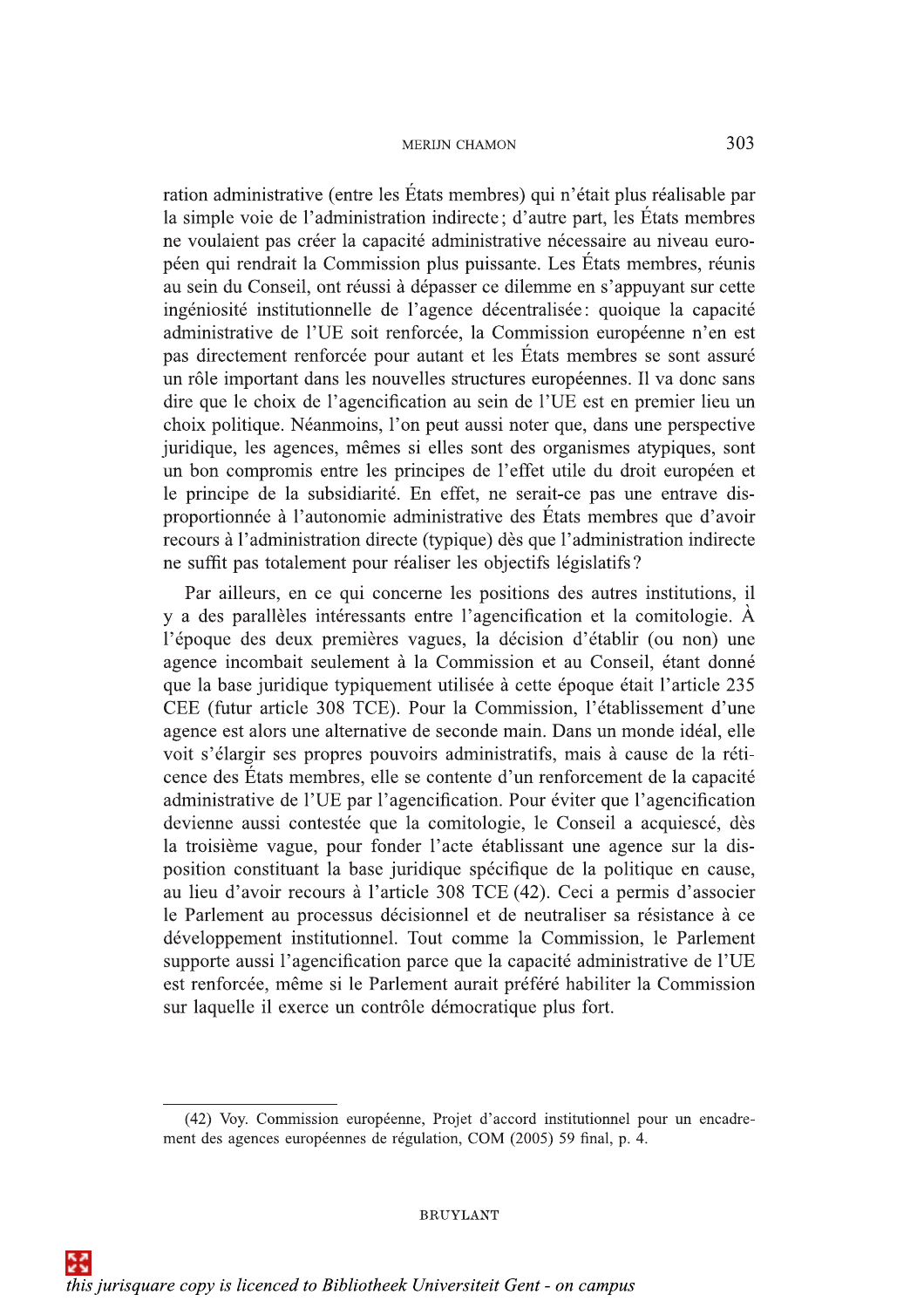## $V.$  — Les limites juridiques au processus d'agencification

Le fait que les agences européennes ne sont pas prévues dans les traités les rend évidemment contestables d'un point de vue juridique. Ici, l'on peut déjà se demander s'il y a une compétence de l'UE pour établir des organismes subsidiaires. Faute d'une disposition explicite, cela n'était pas tout à fait clair avant l'entrée en vigueur du traité de Lisbonne. Aujourd'hui, une telle disposition manque encore, mais on retrouve aussi dans les traités plusieurs références aux organes et organismes de l'Union, dont l'on peut tirer une compétence implicite pour l'Union à établir de tels organes et organismes.

Comme souligné par Geradin et Petit, il est aussi possible de s'interroger sur la conformité des agences et de l'agencification aux principes de proportionnalité et de subsidiarité (43). Il semble exister sur ce point un rapport tendu entre les deux principes et en ce qui concerne la proportionnalité, entre la décision d'établir une agence et la décision d'habiliter une agence. Dans une perspective de proportionnalité, le choix pour une solution organisationnelle lourde (comme l'établissement d'une agence) n'a de sens que si l'agence se voit conférer des tâches importantes. Cependant, si l'on scrute cette dernière décision, il semble préférable d'établir des agences avec des tâches et des pouvoirs modestes : si l'on peut assurer une application assez uniforme du droit européen en créant une agence européenne avec une tâche de coordination, il serait disproportionné d'habiliter cette agence à adopter elle-même des mesures contraignantes. Dans une perspective de subsidiarité en revanche, le législateur est plutôt poussé à adopter des habilitations importantes en faveur des agences. Comme l'a montré Van Nuffel, plus les objectifs de l'action envisagée sont définis de façon ambitieuse, moins il est problématique (du point de vue de la subsidiarité) que l'UE intervienne (44): si ce n'est que pour coordonner les autorités nationales, est-il vraiment nécessaire qu'une agence européenne soit créée?

Toutefois, les questions juridiques les plus discutées sont sans doute celles relatives à la délégation ou l'attribution de pouvoirs aux agences. Récemment, la Cour de justice a eu l'opportunité, pour la première fois, de s'exprimer sur ces questions dans l'affaire vente à découvert (45). Avant cette affaire, il y avait de nombreuses questions sans réponse, comme, entre autres, celle de savoir si l'on peut appliquer la doctrine Meroni aux agences

<sup>(43)</sup> D. GERADIN et N. PETIT, op. cit., Yearbook of European law, 2005, 23, (173-174).

<sup>(44)</sup> P. VAN NUFFEL, «Gebruiksaanwijzing voor subsidiariteit — Een bijsluiter bij de eerste toepassing door het Hof van Justitie», Rechtskundig Weekblad, 1997, pp. 273-297 (290).

<sup>(45)</sup> Arrêt RU c. Parlement européen et Conseil, C-270/12, ECLI:EU:C:2014:18.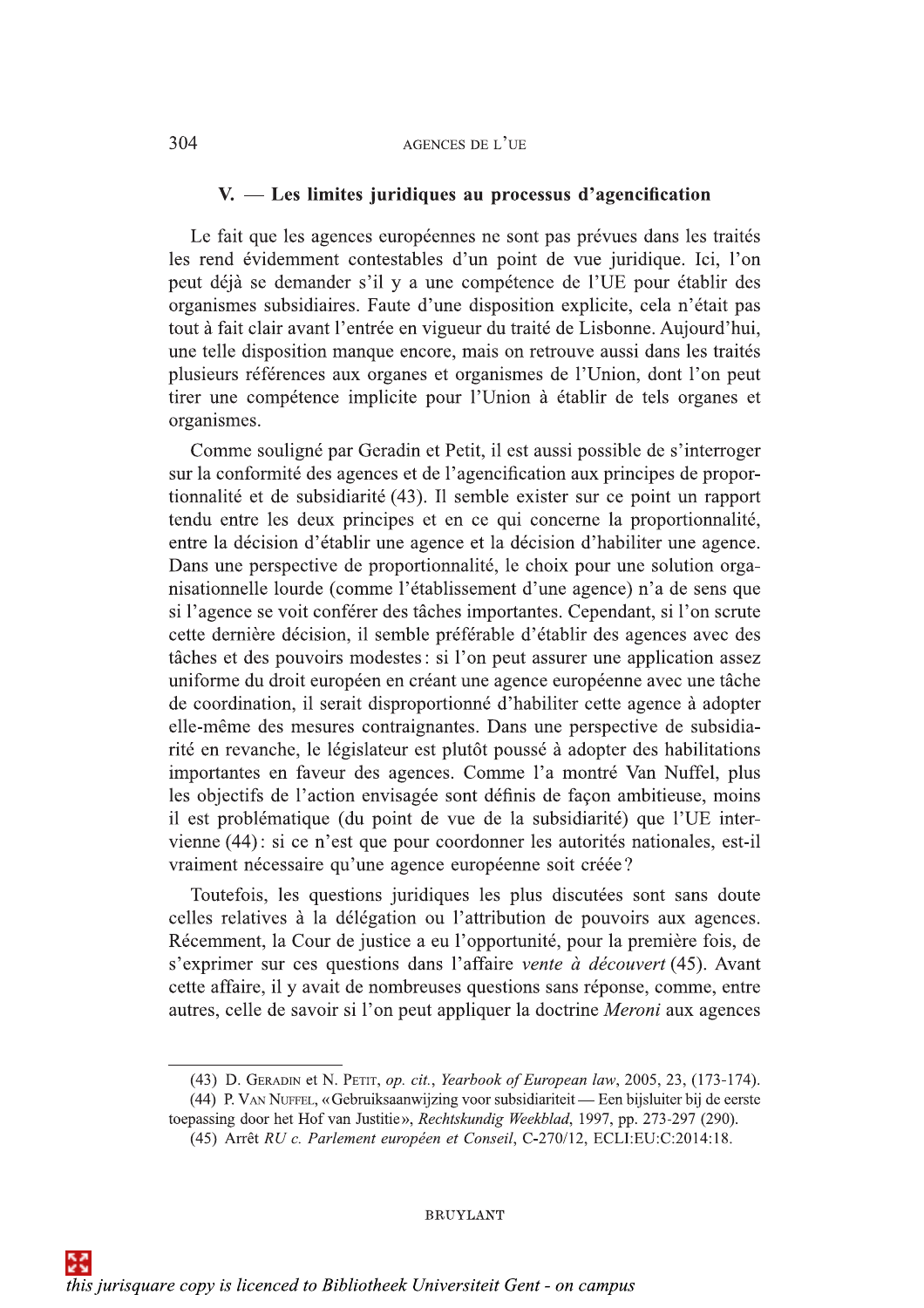et, dans l'affirmative, comment? Qu'en est-il de la doctrine Romano et quel est le rapport exact entre Meroni et Romano? L'équilibre institutionnel ajoute-il quelque chose à l'analyse?

Dans l'affaire Meroni de 1958, la Cour de justice avait annulé une décision de la Haute Autorité délégant des pouvoirs aux « organismes de Bruxelles », deux sociétés de droit belge (46). Depuis lors, la doctrine Meroni est célèbre, même s'il n'y a pas de consensus clair sur les règles qui ressortiraient de cette doctrine. En effet, la Cour a soulevé plusieurs objections contre la délégation en cause dans l'affaire Meroni. Premièrement, la Cour a fait observer qu'une délégation ne peut être consentie que si l'autorité délégataire est soumise aux mêmes règles que l'autorité délégante, ce qui n'était pas le cas (47). Ensuite, la Cour a fait remarquer que « les conséquences résultant d'une délégation de pouvoirs sont très différentes suivant qu'elle vise des pouvoirs d'exécution nettement délimités et dont l'usage, de ce fait, est susceptible d'un contrôle rigoureux au regard de critères objectifs fixés par l'autorité délégante, ou un pouvoir discrétionnaire, impliquant une large liberté d'appréciation, susceptible de traduire par l'usage qui en est fait une véritable politique économique » (48). Or, la disposition dans le traité autorisant la Haute Autorité de faire appel aux organismes comme les organismes de Bruxelles prescrivait également que les délégations devaient être « nécessaires à l'exécution des missions définies à l'article 3 [du traité]» (49). En outre, la Cour estimait que, afin de concilier les différents objectifs de la Communauté (énumérés dans l'article 3), il fallait un pouvoir discrétionnaire et que les décisions des organismes de Bruxelles « ne peuvent être le produit d'opérations *purement comptables* fondées sur des critères objectifs définis par la Haute Autorité [et le Conseil]» (50). Vu que ces décisions n'étaient pas couvertes par la responsabilité (politique) des institutions, la Cour a aussi constaté une violation de l'équilibre des pouvoirs qui était «une garantie fondamentale accordée par le Traité, notamment aux entreprises et associations d'entreprises auxquelles il s'applique» (51). Avant la décision de la Cour dans l'affaire vente à découvert, il était donc possible d'établir une doctrine *Meroni* composée de six règles: (i) l'autorité délégante ne peut déléguer que des pouvoirs exécutifs (52); (ii) l'autorité délégante doit

<sup>(46)</sup> Arrêt Meroni c. Haute Autorité, 9/56, ECLI:EU:C:1958:7.

 $(47)$  *Ibid.*, pp. 40-41.

<sup>(48)</sup> Ibid., p. 43.

 $(49)$  *Ibid.*, p. 43 (nous soulignons).

 $(50)$  *Ibid.*, pp. 45-46 (nous soulignons).

<sup>(51)</sup> Ibid., p. 44.

<sup>(52)</sup> Voy. e.a. C. STEPHANOU, op. cit., ces Cahiers, 2006, 42, (619-620).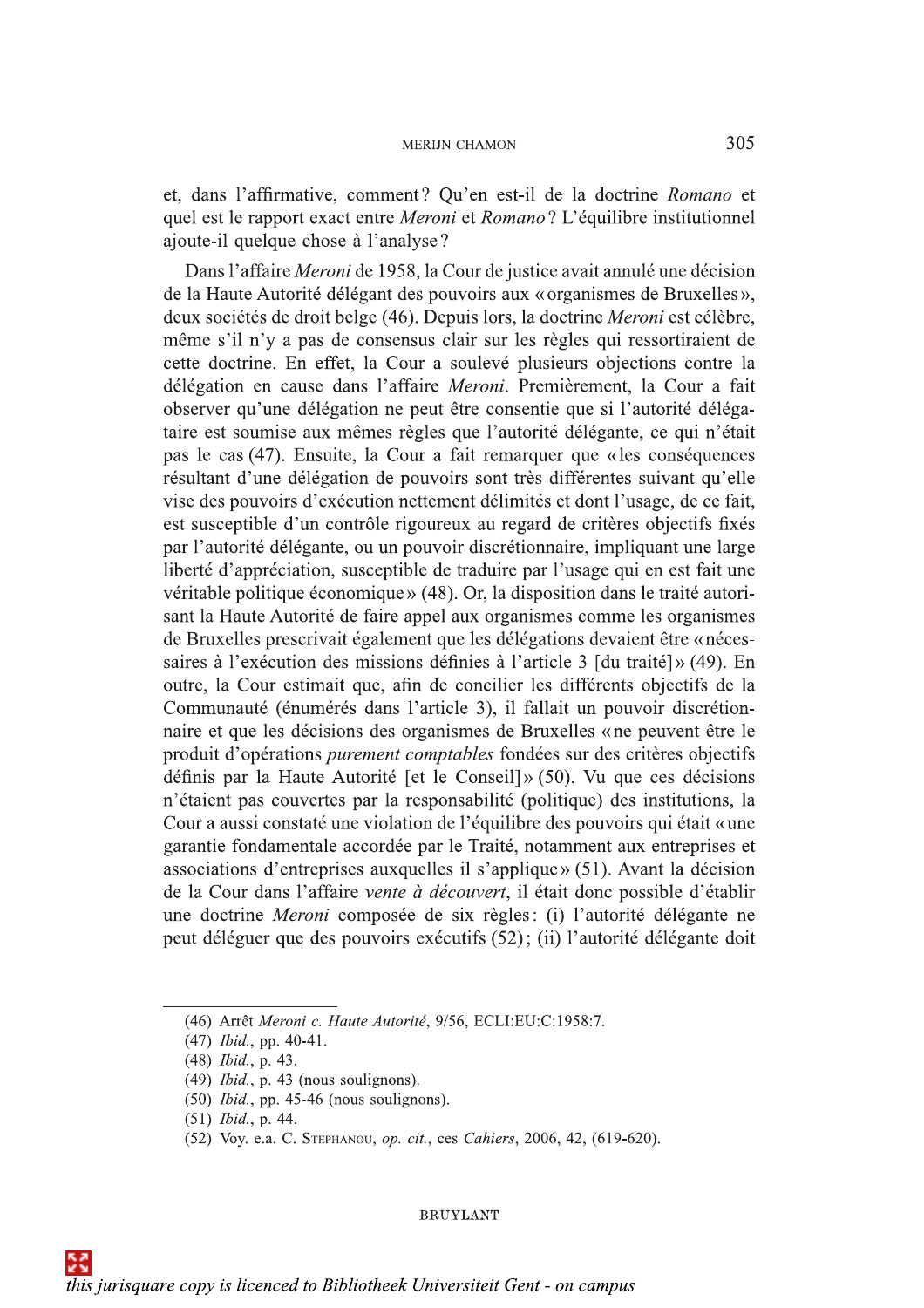assurer un contrôle sur l'autorité délégataire (53); (iii) l'autorité délégataire ne peut déléguer que ses propres pouvoirs (54); (iv) l'autorité délégataire doit déléguer ses pouvoirs d'une manière explicite (55); (v) l'équilibre des pouvoirs doit être maintenu (56) et (vi) une délégation doit être nécessaire pour que les tâches concernées puissent être remplies (57). Faute d'un consensus sur ces éléments, différents auteurs ont tous proposé différentes doctrines Meroni.

Dans l'affaire Romano de 1981, la Cour a jugé que le Conseil ne pouvait pas déléguer certains pouvoirs à la commission administrative pour la sécurité sociale, un organisme établi par un règlement européen. Cette décision était fondée sur deux considérations. Premièrement, avant sa célèbre jurisprudence Les Verts (58), la Cour ne pouvait pas être saisie pour contester des actes autres que ceux de la Commission et du Conseil. Deuxièmement, la Cour se référait à l'article 155 CEE, disposition énumérant les pouvoirs de la Commission dont la possibilité d'« exerce<sup>[r]</sup> les compétences que le Conseil lui confère pour l'exécution des règles qu'il établit». Vu les similarités entre la commission administrative dans l'affaire Romano et les agences européennes actuelles, il est remarquable que l'affaire Romano soit si peu analysée. Paradoxalement, c'est peut-être à cause de sa clarté que la doctrine Romano est beaucoup moins invoquée que la doctrine Meroni (59). Après tout, la conclusion de la Cour dans l'affaire Romano était « qu'un organe tel que la commission administrative ne peut être habilité par le Conseil à arrêter des actes revêtant un caractère normatif» (60). Les difficultés pour comprendre le sens de l'arrêt Romano sont surtout engendrées par les modifications ultérieures des traités. Depuis l'entrée en vigueur du traité de Lisbonne, la Cour peut être saisie par un recours introduit contre

<sup>(53)</sup> Voy. e.a. M. Everson, «Independent Agencies: Hierarchy Beaters?», European Law Journal, 1995, 1, pp. 180-204 (192).

<sup>(54)</sup> La règle que le contrôle judiciaire doit être maintenu est aussi souvent invoquée, mais on peut l'inclure dans cette règle plus générale.

<sup>(55)</sup> Voy. e.a. P. Craig, EU Administrative Law, Oxford University Press, Oxford, 2006, pp. 160-2.

<sup>(56)</sup> Voy. e.a. B. REMMERT, «Die Gründung von Einrichtungen der mittelbaren Gemeinschaftsverwaltung», Europarecht, 2003, 37, pp. 134-145 (139).

<sup>(57)</sup> T. TRIDIMAS, «Financial Supervision and Agency Power: Reflections on ESMA», in NIC SHUIBHNE et GORMLEY (dir.), From Single Market to Economic Union: Essays in Memory of John A. Usher, Oxford University Press, Oxford, 2012, pp. 55-83  $(60).$ 

<sup>(58)</sup> Arrêt Les Verts c. Parlement européen, 294/83, ECLI:EU:C:1986:166.

<sup>(59)</sup> M. CHAMON, «EU agencies between "Meroni" and "Romano" or the devil and the deep blue sea», CMLRev., 2011, 48, pp. 1055-1075 (1064).

<sup>(60)</sup> Arrêt Romano, 98/80, ECLI:EU:C:1981:104, point 20.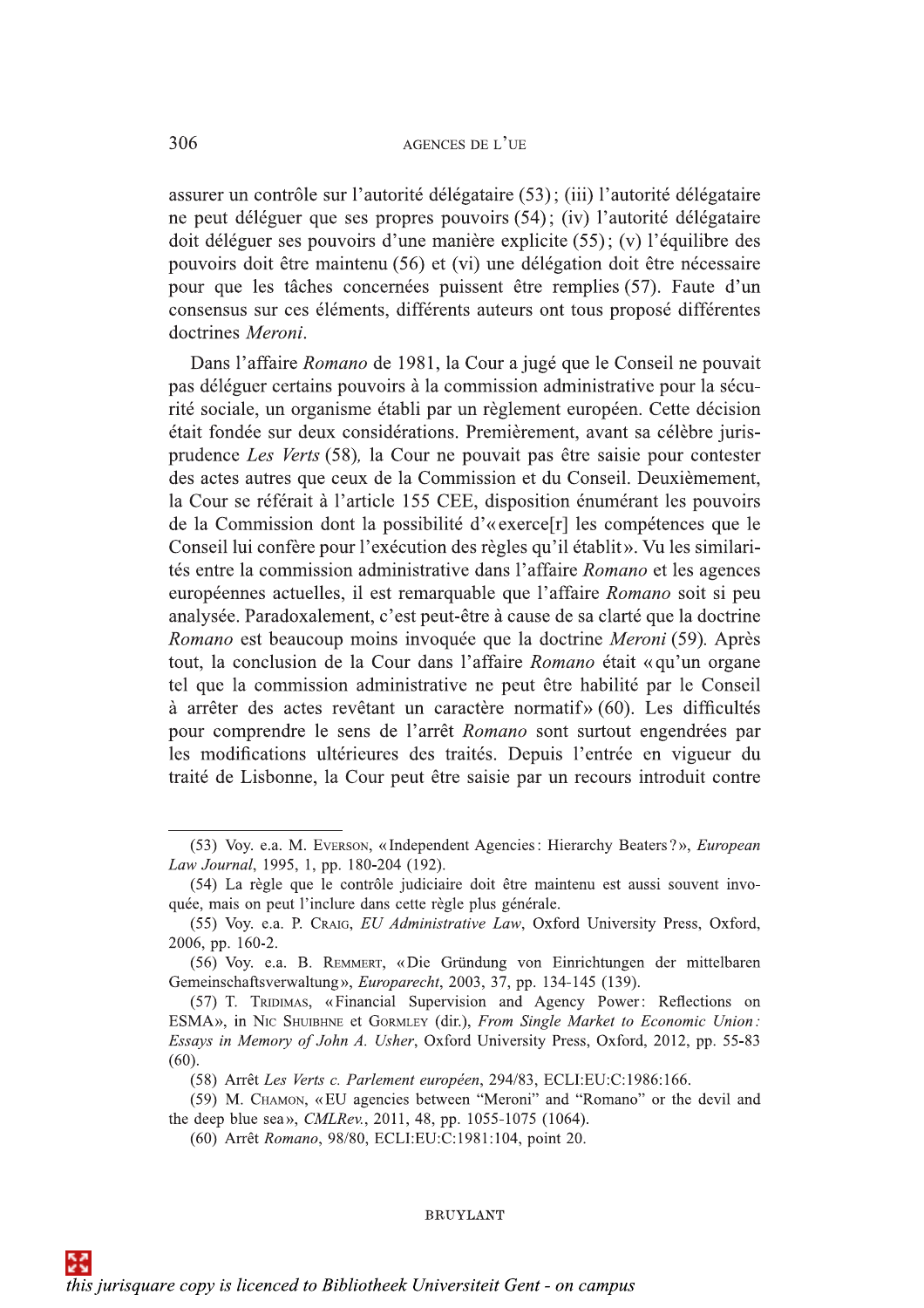un organe ou un organisme de l'UE. Si l'Acte unique européen n'a pas modifié l'article 155 CEE, il a ajouté un paragraphe à l'article 145 CEE autorisant le Conseil à déléguer des pouvoirs à la Commission (61). Ensuite, les paragraphes pertinents de ces deux articles ont été transformés par le traité de Lisbonne dans les articles 290 et 291 TFUE (62). Ces deux articles prévoient aussi seulement des habilitations de la Commission ou (exceptionnellement) du Conseil.

Finalement, qu'en est-il de l'équilibre institutionnel? Beaucoup d'auteurs ont identifié, dans l'affaire Meroni, une objection fondée sur l'équilibre institutionnel, mais il faut noter ici que la Cour se référait dans l'affaire Meroni à l'équilibre des pouvoirs. L'équilibre institutionnel comme interprété aujourd'hui, et surtout après l'affaire *Tchernobyl* (63), a néanmoins un sens différent. Notons, par exemple, que la Cour dans l'affaire Meroni soulignait encore l'importance de l'équilibre des pouvoirs comme «une garantie fondamentale accordée aux entreprises» alors que dans l'affaire Vreugdenhil, elle a fait remarquer que « le système de répartition des compétences entre les différentes institutions de la Communauté a pour but d'assurer le respect de l'équilibre institutionnel prévu par le traité et non pas la protection des particuliers » (64). En revanche, dans l'affaire Romano, la notion d'équilibre institutionnel a indéniablement influencé la décision de la Cour, même si elle ne figure pas dans les attendus de l'arrêt (65). En effet, la Cour insistait sur l'article 155 CEE énumérant les pouvoirs de la Commission et non pas sur l'article 145 CEE énumérant les pouvoirs du Conseil. Il en résulte que la Cour n'émettait pas de réserves à la délégation en soi, mais à la délégation au bénéfice d'un organisme autre que la Commission, l'autorité indiquée par le traité (66). L'habilitation de la

<sup>(61)</sup> Sur cette décision remarquable, ajoutant un nouvel article au lieu de modifier l'ancien article 155 CEE, voy. M.-Fr. LABOUZ, «L'Acte unique européen», Revue Québecoise de Droit International, 1986, 3, pp. 133-168 (139); C. BLUMANN, «Le pouvoir exécutif de la commission à la lumière de l'Acte unique européen», Rev. trim. dr. eur., 1988, 24, pp. 23-66 (27-29).

<sup>(62)</sup> Sur cette modification, voy. aussi C. BLUMANN, «'Un nouveau départ pour la Comitologie. Le règlement nº 182/2011 du 16 février 2011», ces Cahiers, 2011, 47, pp. 23-52 (25-27).

<sup>(63)</sup> Arrêt Parlement européen c. Conseil, 70/88, ECLI:EU:C:1990:217.

<sup>(64)</sup> Arrêt Vreugdenhil c. Commission, C-282/90, ECLI:EU:C:1992:124, point 20. Cette compréhension étriquée de la notion a été critiquée encore récemment par l'avocat général Bot, voy. ses conclusions dans l'affaire C-221/10 P, Artegodan GmbH c. Commission, ECLI:EU:C:2011:744, points 40-44.

<sup>(65)</sup> M. CHAMON, op. cit., CMLRev., 2011, 48, (1063).

<sup>(66)</sup> En ce sens, voy. aussi C. LASALLE, «Les Comités et l'évolution institutionelle de la CEE», ces Cahiers, 1968, 4, pp. 395-419 (405).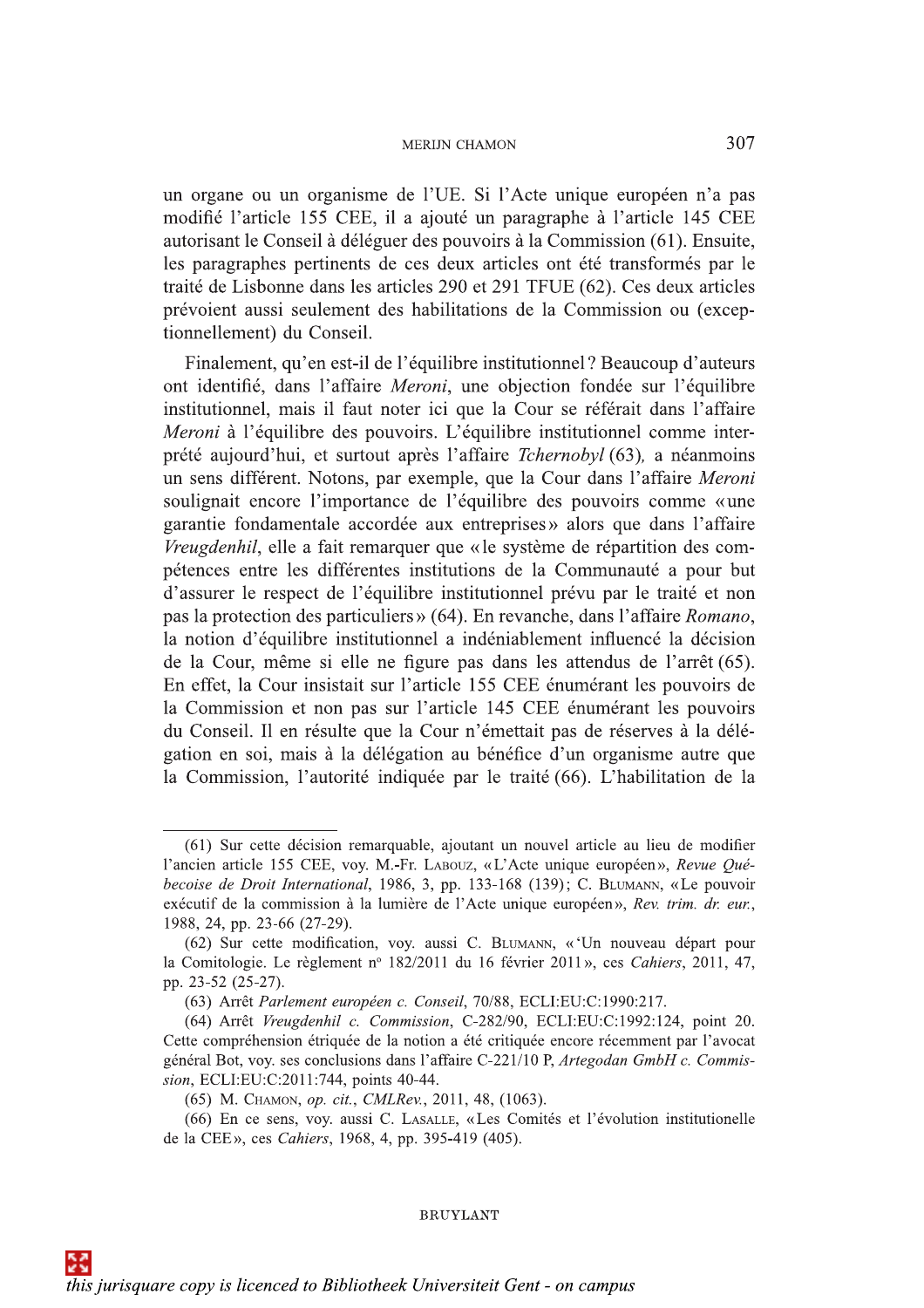commission administrative par le Conseil violait dès lors les prérogatives de la Commission et l'équilibre institutionnel.

Comme évoqué ci-dessus, la Cour a eu l'opportunité de se prononcer sur ces questions dans l'affaire vente à découvert. Pour les besoins de la présente contribution (67), il suffira de souligner les aspects les plus remarquables du raisonnement de la Cour. Premièrement, la Cour a confirmé que les habilitations des agences européennes sont régies par les règles découlant des deux arrêts Meroni et Romano, ce qui confirme leur actualité. Néanmoins, la Cour a appliqué une doctrine Meroni simplifiée, composée seulement de la règle qui prohibe la délégation de pouvoirs discrétionnaires. La simplification par la Cour de l'arrêt *Meroni* s'est poursuivie aussi dans l'application de cette nouvelle doctrine Meroni. Comme noté précédemment, dans l'affaire originale, la Cour estimait que si les décisions de l'autorité délégataire ne sont pas « le produit d'opérations purement comptables fondées sur des critères objectifs définis» par l'autorité délégante, la délégation des pouvoirs discrétionnaires est critiquable. Il suffit ici de noter que les critères définis par le législateur dans le règlement en cause dans l'affaire vente à découvert ne correspondent pas à cette définition. Néanmoins, la Cour a conclu qu'aucun large pouvoir discrétionnaire n'était délégué à l'AEMF (68). Ensuite, la Cour s'est prononcée sur le rapport entre l'arrêt Meroni et l'arrêt Romano et elle a constaté, sans aucune explication, que l'arrêt Romano n'apportait rien à l'arrêt Meroni.

Pour évaluer l'habilitation d'une agence, la Cour a donc clarifié qu'il faut seulement s'appuyer sur la doctrine *Meroni*, réduite à une seule règle, à savoir la prohibition de déléguer des pouvoirs discrétionnaires. Le grand absent dans l'arrêt vente à découvert est cependant l'équilibre institutionnel. Cette analyse se déduisait déjà dès lors que la Cour avait jugé que l'arrêt Romano n'ajoutait rien à l'arrêt Meroni et deviendra évidente lors de l'appréciation par la Cour du moyen invoquant une violation des articles 290 et 291 TFUE. Aussi surprenant que cela puisse paraître, la Cour a réussi à traiter ce moyen sans contrôler l'habilitation au regard de l'équilibre institutionnel (entre le législateur et la Commission). Selon la Cour, ces articles ne constituent pas

<sup>(67)</sup> D'autant que l'arrêt fait l'objet d'un examen dans le numéro précédent des Cahiers, voy. E. BERNARD, «Quels pouvoirs pour les agences de l'Union européenne?», ces Cahiers, 2014, pp. 637-659.

<sup>(68)</sup> Il semble pourtant difficile de nier qu'un pouvoir discrétionnaire a été délégué à l'AEMF. Seulement si on met l'accent sur de *larges* pouvoirs discrétionnaires pourrait-on être d'accord avec Martucci qui supporte la Cour sur ce point. Voy. Fr. MARTUCCI, «Les pouvoirs de l'Autorité européenne des marchés financiers à l'épreuve du droit constitutionnel de l'Union», RAE, 2014, pp. 191-200 (198).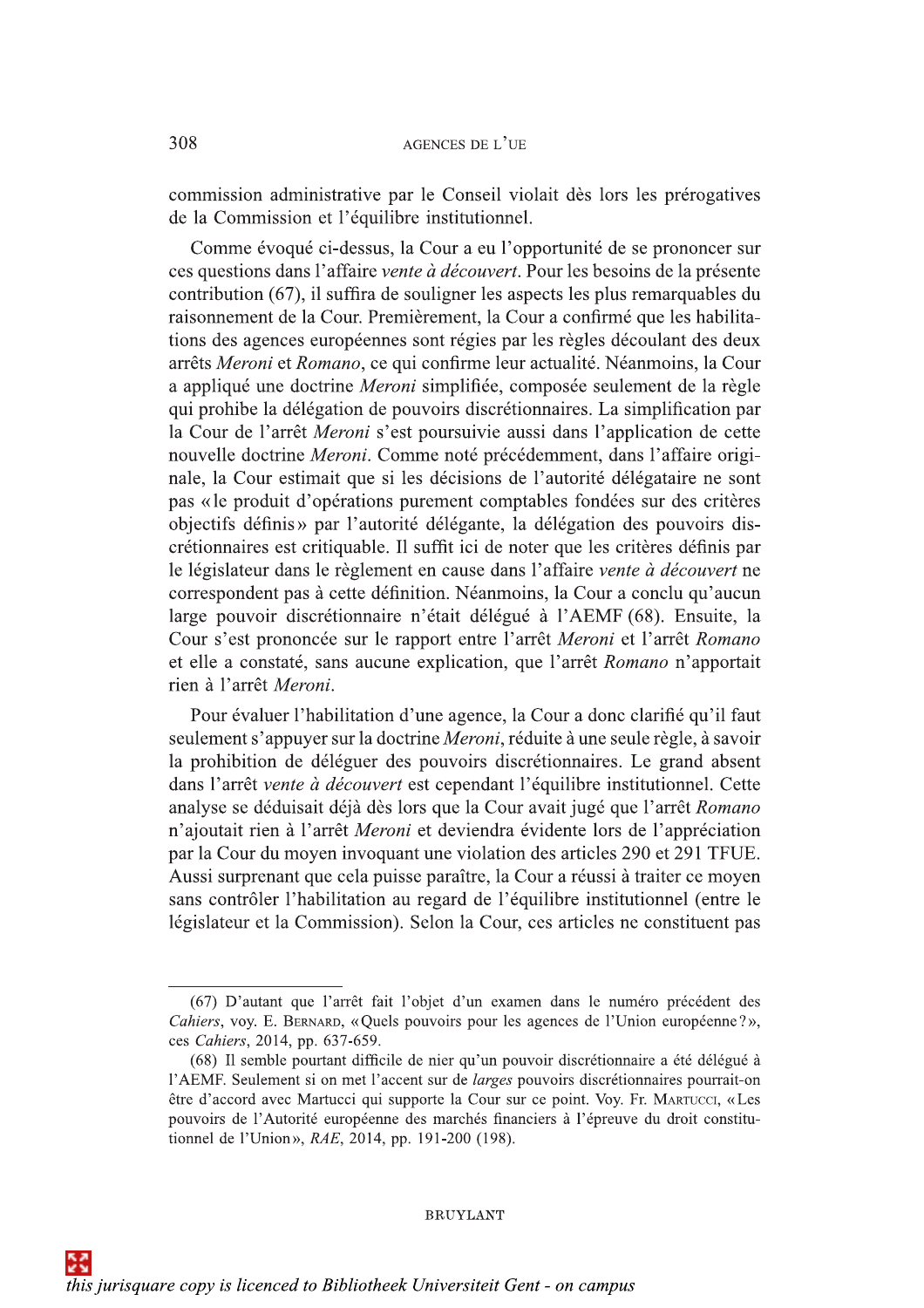un seul cadre juridique. Par conséquence, le législateur est libre d'élaborer ce cadre avec des actes autres que l'acte d'exécution ou délégué et avec des autorités exécutives autres que la Commission et le Conseil et tout cela sans que la Cour indique de quelconques limites pour sauvegarder la position primordiale de la Commission dans l'exécutif européen.

Certes, la nouvelle doctrine *Meroni* est adaptée aux exigences posées par l'état actuel de l'intégration européenne et de ce fait l'arrêt vente à découvert a été (partiellement) bien accueilli par la doctrine (69). Cependant, l'arrêt a laissé ouvert plusieurs autres questions et risque d'ébranler la position de la Commission, étant donné que les prérogatives de la Commission ne sont plus sauvegardées et qu'il est même devenu plus facile d'habiliter un organisme non prévu par les traités que d'habiliter la Commission européenne (70).

## VI. — Quelques défis posés par l'agencification

Pour identifier certaines questions encore ouvertes après l'affaire vente à découvert, il est utile de revenir au raisonnement sous-jacent de la décision dans l'affaire Meroni. Soulignons que dans cette affaire, la Cour avait sanctionné la délégation « de pouvoirs d'exécution nettement délimités » uniquement parce que l'usage de tels pouvoirs était «susceptible d'un contrôle rigoureux au regard de critères objectifs fixés par l'autorité délégante». Cependant, dans l'affaire vente à découvert, la Cour a ouvert la possibilité de déléguer des pouvoirs qui « sont encadrés de façon précise et [qui] sont susceptibles d'un contrôle juridictionnel au regard des objectifs fixés par l'autorité délégante» (71). Le contrôle de l'arrêt Meroni, qui était tant

**BRUYLANT** 

309

<sup>(69)</sup> J.-C. BONICHOT, «À propos de l'attribution du pouvoir réglementaire à l'Autorité européenne des marchés financiers», RFDA, 2014, pp. 325-330 (330); B. J. DRIJBER, «Verbod op short selling — grondslag bevoegdheden ESMA», Ondernemingsrecht, 2014, pp. 352-354; Fr. MARTUCCI, op. cit., RAE, 2014, pp. 191-200.

<sup>(70)</sup> Ch. OHLER, «Rechtsetzungsbefugnisse der Europäischen Wertpapier- und Marktaufsichtsbehörde (ESMA)», Juristenzeitung, 2014, 69, pp. 244-252 (251); M. Skowron, «Kapitalmarktrecht: Rechtmäßigkeit der Eingriffsbefugnisse der ESMA nach Art. 28 Leerverkaufsverordnung», Europäische Zeitschrift für Wirtschaftsrecht, 2014, 25, pp. 349-355 (353); M. CHAMON, «The empowerment of agencies under the Meroni doctrine and article 114 TFEU: comment on United Kingdom v Parliament and Council (Short-selling) and the proposed Single Resolution Mechanism», European Law Review, 2014, 39, pp. 380-403 (397).

<sup>(71)</sup> Arrêt RU c. Parlement européen et Conseil, C-270/12, ECLI:EU:C:2014:18, point 53.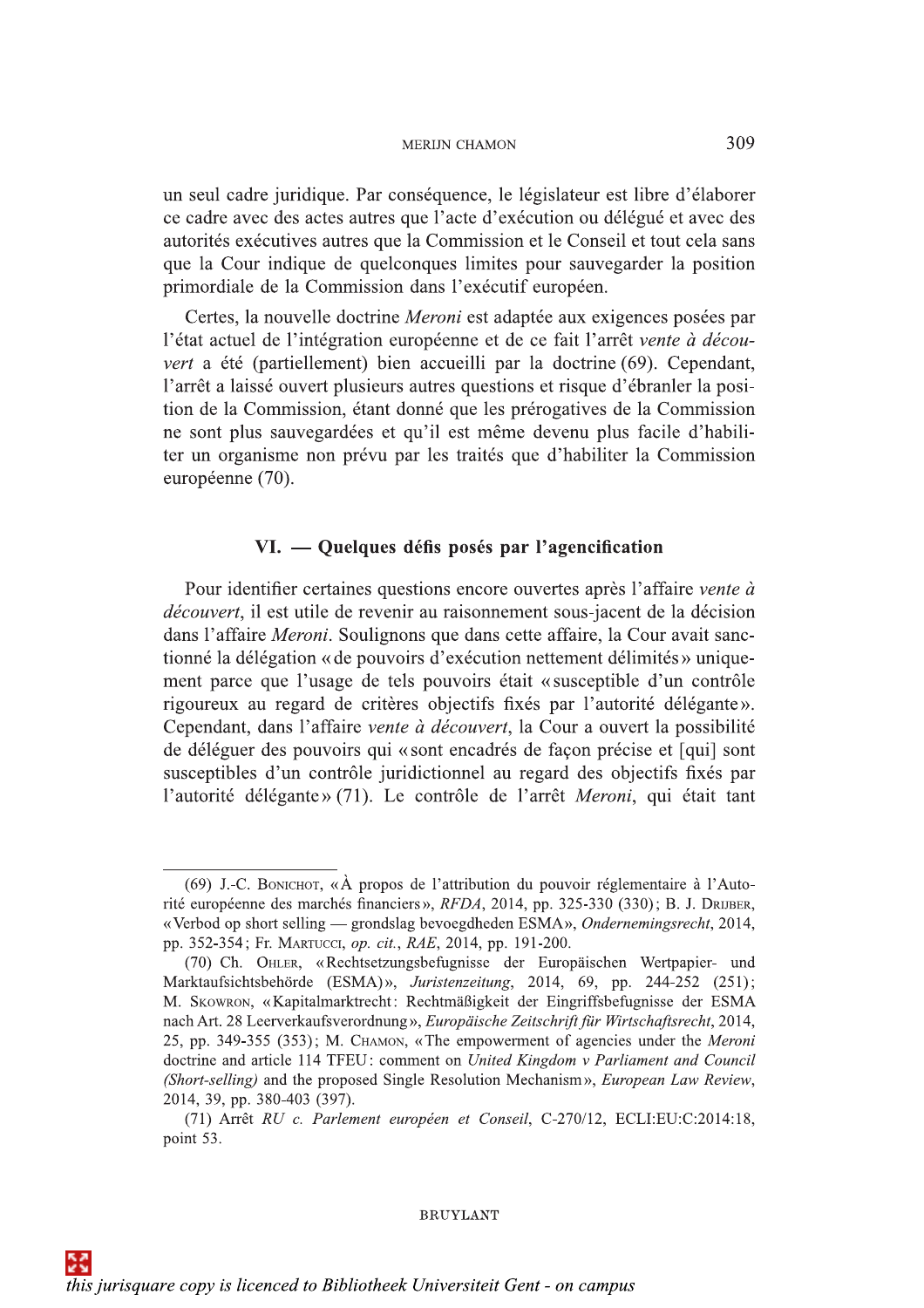un contrôle politique qu'un contrôle juridique, a été réduit à un contrôle juridique, ce qui soulève la question de savoir qui contrôlera l'agence et qui en assumera la responsabilité politique. Sous la doctrine Meroni, version originale, c'était clairement l'autorité délégante, mais sous la doctrine revisitée ce n'est plus clair. Cette question est aussi liée à la distinction fondamentale entre une (vraie) délégation de pouvoir et une attribution de pouvoir. Dès lors que les agences sont habilitées par le législateur, cette habilitation ne peut être assimilée à une vraie délégation (72), ce qui soulève la question de savoir si l'on pourrait à bon droit appliquer les règles de la doctrine Meroni (qui régissaient une vraie délégation). Quoique l'avocat général ait analysé cette question (73), la Cour l'a ignorée, probablement parce que cette question aurait soulevé indirectement la question de l'équilibre institutionnel.

En ce qui concerne le contrôle politique, il faut noter que le manque d'attention pour les prérogatives de la Commission a aussi d'importants effects secondaires pour le Parlement européen. Si le législateur décide d'habiliter une agence, la Commission est, par ce fait, hypothétiquement dépourvue d'un pouvoir exécutif et ce pouvoir n'est plus soumis au même degré de contrôle démocratique, vu que les agences sont plus autonomes vis-à-vis du Parlement que la Commission.

En ce qui concerne le contrôle juridique, les remarques de la Cour, selon lesquelles le législateur ne peut pas attribuer des pouvoirs discrétionnaires aux agences et que les pouvoirs des agences restent susceptibles d'un contrôle juridique, donnent l'impression qu'il s'agit ici d'un contrôle juridictionnel complet. Cependant, déjà aujourd'hui, la pratique confirme que la Cour n'exerce qu'un contrôle marginal quand les actes des agences sont examinés (74). Eu égard à ces circonstances, dans quelle mesure peut-on encore parler d'un contrôle suffisant? De toute façon, ce qui est certain est qu'un tel contrôle n'est pas équivalant à celui envisagé par la Cour dans l'arrêt Meroni.

<sup>(72)</sup> Y. GAUTIER, La délégation en droit communautaire, Thèse de doctorat inédite, Strasbourg 3, Strasbourg, 1995, p. 402.

<sup>(73)</sup> Conclusions Jääskinen dans l'affaire C-270/12, RU c. Parlement européen et Conseil, ECLI:EU:C:2013:562, points 91-92.

<sup>(74)</sup> Arrêt du 26 novembre 2002, Artegodan GmbH c. Commission, aff. jointes T-74/00, T-76/00, T-83/00, T-84/00, T-85/00, T-132/00, T-137/00 et T-141/00, ECLI:EU:T:2002:283; arrêt du 19 novembre 2008, Schräder c. OCVV, T-187/06, ECLI:EU:T:2008:511; arrêt du 7 mars 2013, Rütgers c. ECHA, T-96/10, ECLI:EU:T:2013:109. Vov. aussi M. CHAMON, «EU Risk Regulators and EU Procedural Law», European Journal of Risk Regulation, 2014, 5, pp. 324-337 (331-332).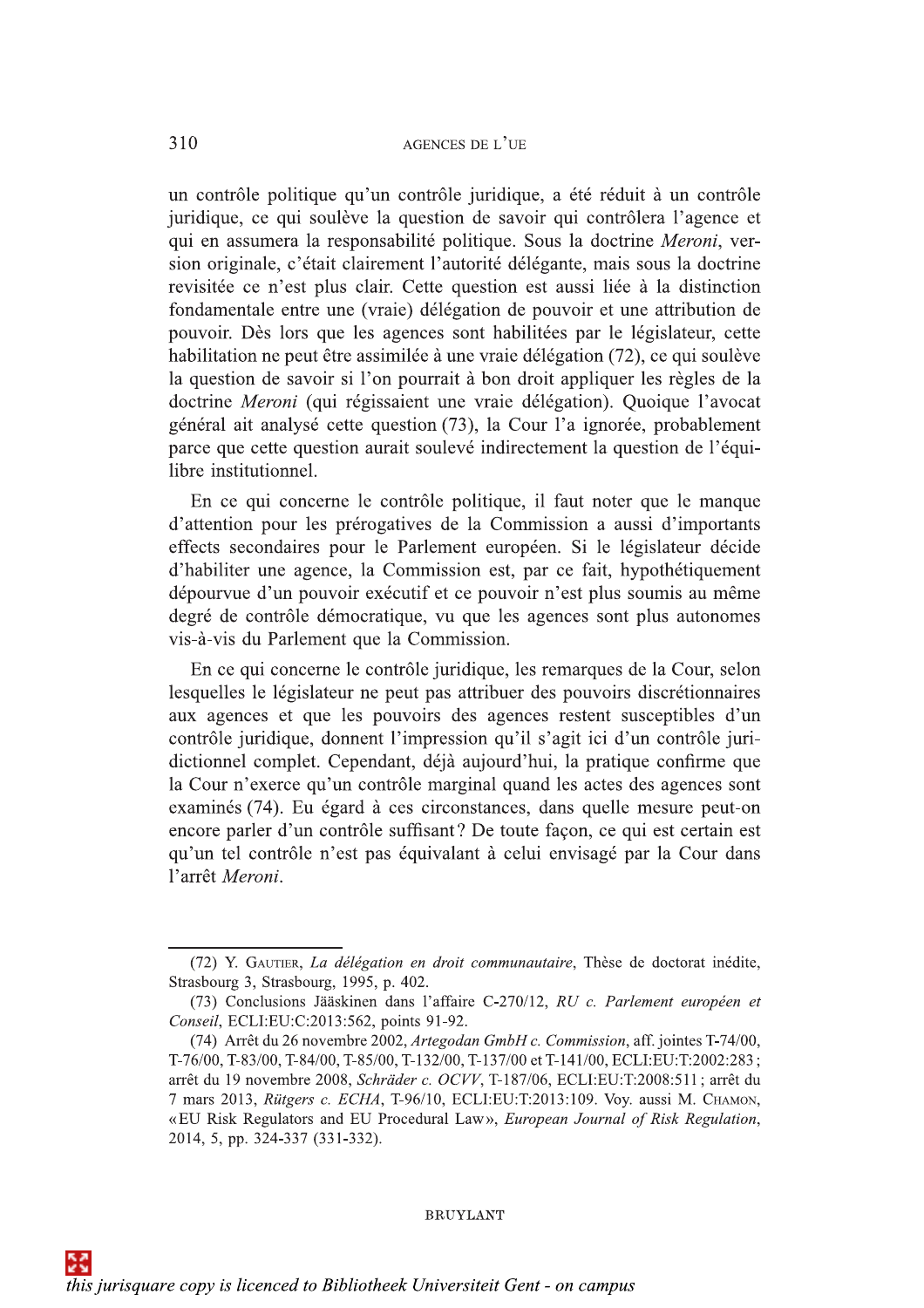Comme les problèmes liés à l'équilibre institutionnel soulevés par l'affaire vente à découvert ont déjà été évoqués ci-dessus, il suffira ici de souligner la question essentielle. Quoique la Cour ait indiqué que le législateur doit bien encadrer les pouvoirs qu'il attribue aux agences, la Cour n'a pas défini un cadre régissant le choix du législateur à habiliter soit la Commission, soit une agence. La Cour laisse ce choix à la discrétion totale du législateur, puisque même l'insistance de la Cour sur l'expertise technique *(in casu* de l'AEMF) (75) n'est guère opérante pour faire une distinction entre les matières qui peuvent être confiées à une agence et celles qui nécessitent l'intervention de la Commission.

Encore plus fondamentalement, la décision de la Cour dans l'affaire vente à découvert a exacerbé le décalage entre la réalité institutionnelle de l'UE et la théorie institutionnelle telle que définie par les traités. Même si certaines versions linguistiques des Traités se réfèrent, après le traité de Lisbonne, aux agences, (76) les agences européennes restent non prévues par les traités. En effet, nulle part dans les traités ne peut-on trouver une disposition générale autorisant le législateur à établir des agences (77), encore moins une disposition régissant les conditions applicables à un tel établissement ou aux délégations aux agences. Ce manque de cadre juridique a résulté en une agencification *ad hoc* et a poussé la Commission à proposer un accord interinstitutionnel pour encadrer (en droit dérivé) les agences (78). Malheureusement ce projet, après de longues négociations, n'a abouti qu'à une approche commune non contraignante, qui, par ailleurs, n'est guère plus qu'une codification des pratiques existantes (79). Effectivement, plusieurs des nouvelles dispositions dans les actes établissant des agences, introduites après l'adoption de l'approche commune, vont au-delà de ce qui est prescrit

<sup>(75)</sup> Voy. Arrêt RU c. Parlement européen et Conseil de l'UE, C-270/12, ECLI:EU:C:2014:18, points 52, 82 et 102.

<sup>(76)</sup> C'est (seulement) le cas pour les versions anglaise, bulgare, danoise, espagnole, estonienne, gaélique, grecque, slovaque, slovène et roumaine.

<sup>(77)</sup> Les exceptions notables ici sont l'Agence européenne de défense, prévue dans les articles 42 (3) et 45 TUE; Europol, prévu dans l'article 88 TFUE; Eurojust, prévue dans l'article 85 TFUE et le (possible) futur parquet européen, prévu dans l'article 86 TFUE.

<sup>(78)</sup> Voy. COM (2005) 59 final.

<sup>(79)</sup> Pour des commentaires sur l'approche commune, voy. E. BERNARD, «Accord sur les agences européennes : la montagne accouche d'une souris », RDUE, 2012, pp. 399-446; Fr. Comre, «Agences décentralisées : vers un statut unifié? Approche commune du Parlement européen, du Conseil de l'Union européenne et de la Commission européenne sur les agences décentralisées», in GOVAERE et HANF (dir.), Scrutinizing Internal and External Dimensions of European Law — Les dimensions internes et externes du droit européen à l'épreuve, Peter Lang, Bruxelles, 2013, pp. 143-156.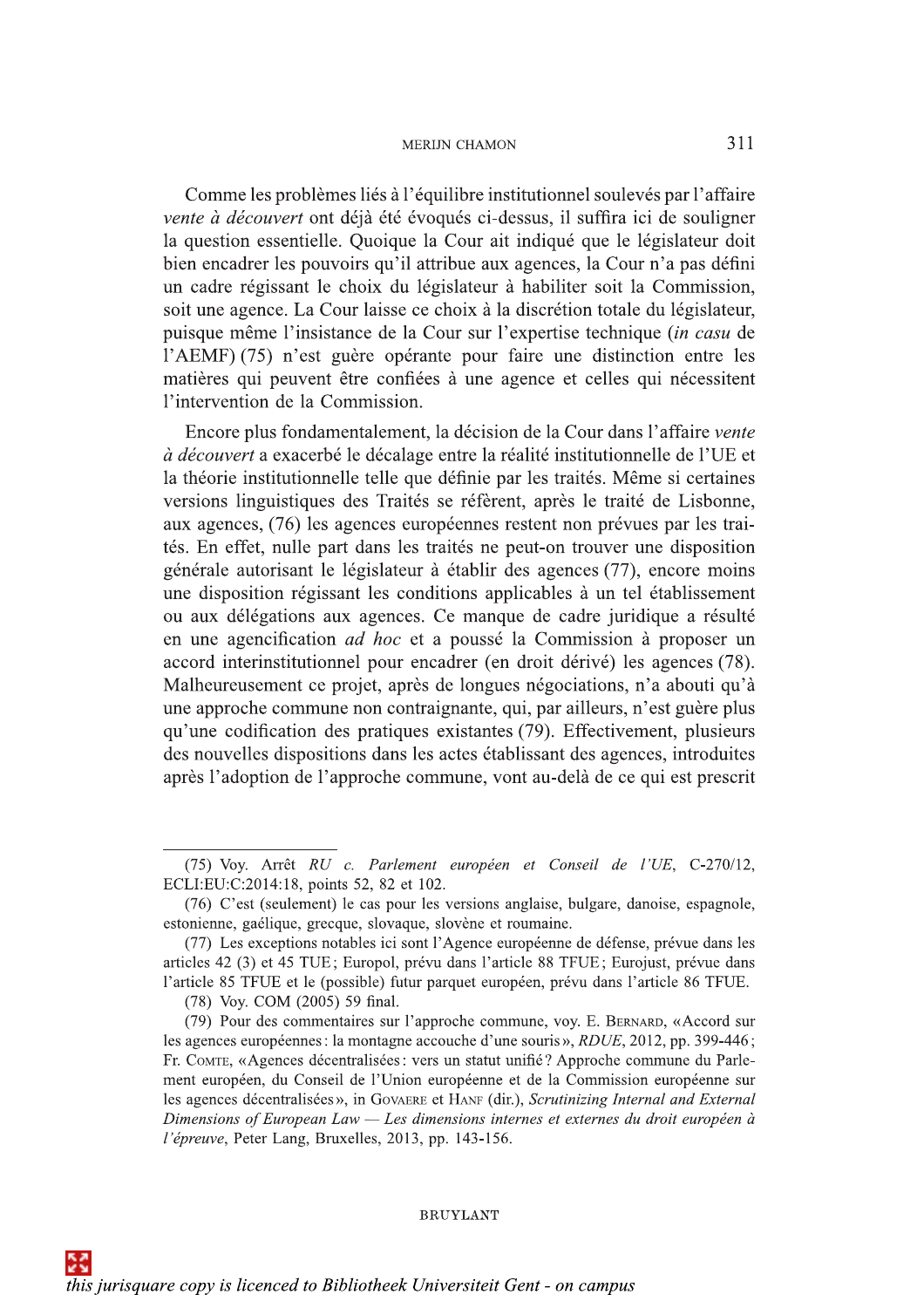312 AGENCES DE L'UE<br>
par celle-ci (80). De plus, un des seuls éléments novateurs dans l'approche<br>
commune, la possibilité de supprimer une agence ou de fusionner plusieurs<br>
(petites) agences (81), s'est avéré prinquement

course, Par exemple, alors que la Commission anyiososé en 20013, de<br>fusionne la commission avait proposé, en 2013, de<br>fusionner les deux agences policières de l'Union (Europol et Cepol) (82),<br>le législateur a maintenu la lears mappers avec les mentuors, le institution, le contentement mierre des agences,<br>les régles procédurales applicables au processus décisionnel des agences,<br>leurs réalisment des agences entrepennes et, par conséquent, a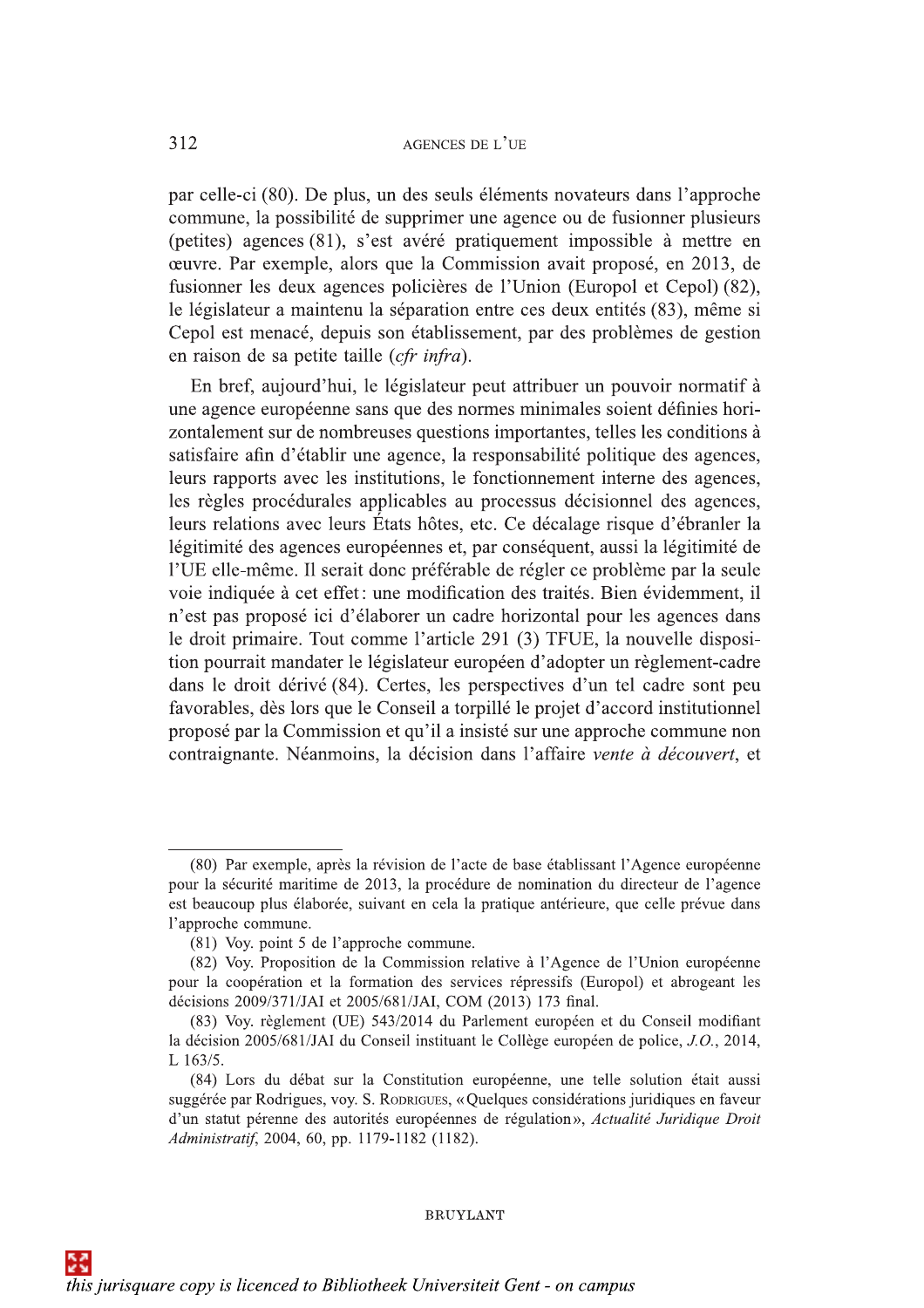ses conséquences, semblent requérir un enracinement plus ferme de l'agencification dans le droit institutionnel et constitutionnel de l'Union.

Un examen de la pratique législative récente permet de noter que la fluidité de la nouvelle doctrine Meroni a aussi facilité le processus législatif ayant conduit à l'adoption du règlement 806/2014 instituant le conseil de résolution unique (CRU) dans le mécanisme de résolution unique (85). Dans son opinion sur la proposition de la Commission, datant d'avant la décision de la Cour dans l'affaire vente à découvert, le service juridique du Conseil émettait encore de nombreux doutes sur la compatibilité des pouvoirs envisagés du CRU, une nouvelle agence décentralisée, avec l'ancienne doctrine Meroni (86).

Par exemple, en ce qui concerne les plans de résolution établis par le CRU, le service juridique estimait que la proposition laissait une trop grande marge de manoeuvre au CRU (87). Dans le règlement définitif, le législateur a répondu aux réserves formulées par le service juridique en clarifiant que le CRU ne peut établir des plans qu'après avoir consulté, entre autres, la BCE et en ajoutant des critères matériels additionnels auxquels les plans doivent répondre  $(88)$ . À juste titre, l'on pourrait se demander si ces modifications apportées à la proposition originale ont effectivement transformé le pouvoir d'établir les plans de résolution d'un pouvoir discrétionnaire en un pouvoir purement exécutif ou en un pouvoir «encadré de façon précise» comme exigé par l'affaire vente à découvert. Toutefois, dès lors que le nouveau critère posé par la Cour est tellement flexible, il semble également impossible de démontrer qu'il s'agit ici d'un pouvoir précisément encadré.

En revanche, le service juridique notait également que la possibilité pour le CRU de recourir à des moyens de financement alternatifs et le pouvoir de déterminer l'exigence minimale de fonds propres et d'engagements éligibles des banques n'étaient pas circonscrits de manière suffisamment stricte dans

<sup>(85)</sup> Voy. règlement (UE) 806/2014 du Parlement européen et du Conseil établissant des règles et une procédure uniformes pour la résolution des établissements de crédit et de certaines entreprises d'investissement dans le cadre d'un mécanisme de résolution unique et d'un Fonds de résolution bancaire unique, J.O., 2014, L 225/1.

<sup>(86)</sup> Service Juridique du Conseil de l'Union européenne, Délégation de compétences au Conseil de résolution unique, 14547/13.

<sup>(87)</sup> *Ibid.*, points 23-24.

<sup>(88)</sup> Voy. article 8, alinéa 2, du règlement et comparez les alinéas 6 à 9 de l'article 8 du règlement avec les alinéas 4 à 5 de l'article 7 de la proposition de la Commission.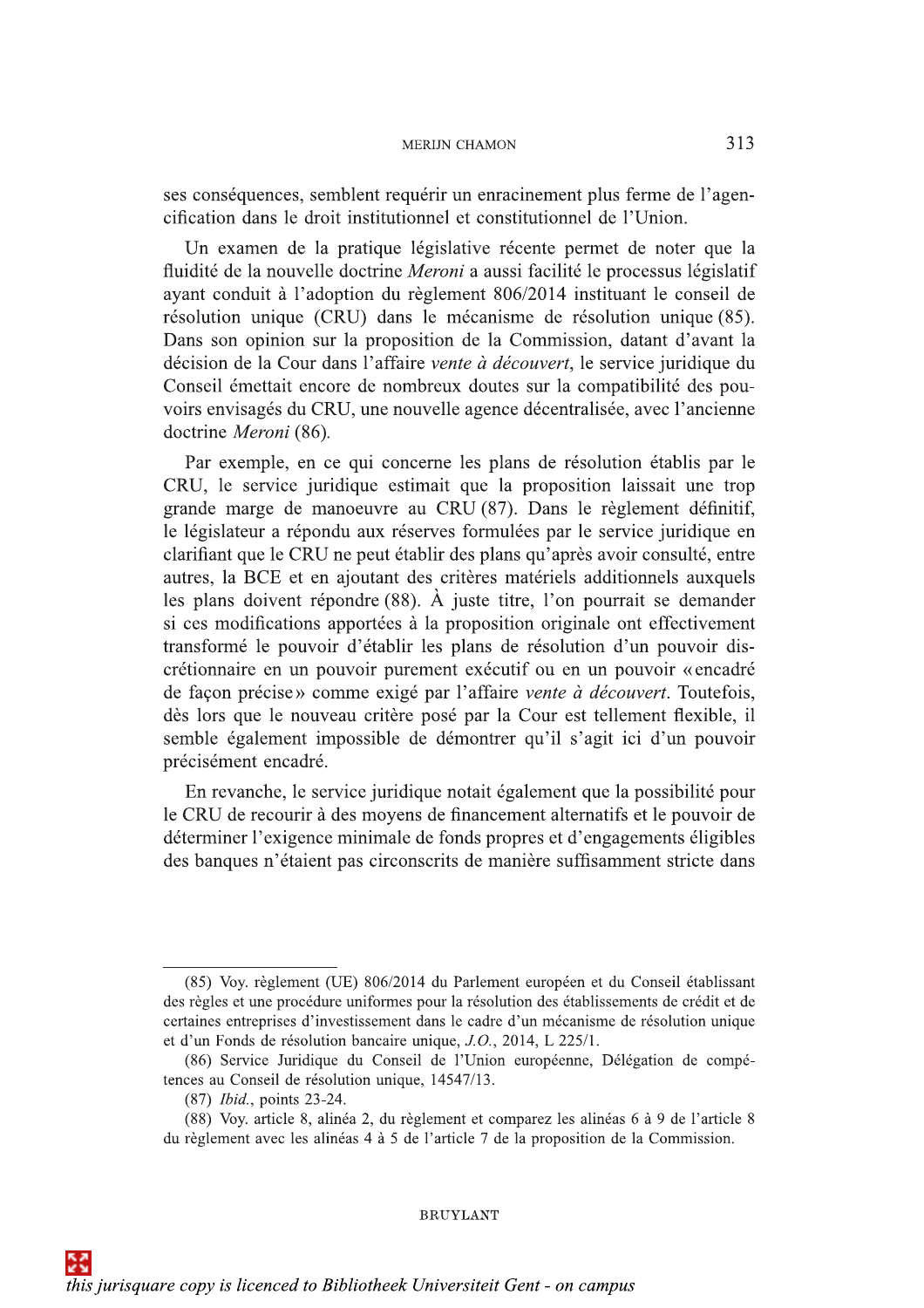la proposition de la Commission (89). Ici la proposition n'a guère été modifiée et, en dépit de la suggestion du service juridique, le pouvoir du CRU à déterminer l'exigence minimale n'a pas été circonscrit plus précisément. Cependant, il semble à nouveau difficile de qualifier ces pouvoirs comme des pouvoirs discrétionnaires eu égard au nouveau critère de la Cour. En bref, comme déjà souligné ci-dessus, la nouvelle doctrine Meroni est merveilleusement imprécise, ce qui est largement au bénéfice du législateur.

S'agissant de l'autre pièce centrale du projet d'union bancaire, à savoir le mécanisme de supervision unique, il faut souligner que le législateur a opté ici pour habiliter un (nouvel) organe interne de la BCE au lieu de créer et/ou d'habiliter une (nouvelle) agence décentralisée (90). Même si la (vieille) doctrine Meroni était composée de plusieurs règles (*cfr supra*) dont quelques-unes étaient applicables tant aux délégations internes qu'aux attributions (91), la Cour a confirmé dans l'affaire vente à découvert que l'essence de la doctrine est la prohibition de déléguer des pouvoirs discrétionnaires (*cfr supra*). Il semble impossible d'appliquer cette règle spécifique aux institutions propres de l'Union, comme la BCE, vu que leur légitimité leur permet d'exercer des pouvoirs discrétionnaires. Puisque les décisions du conseil de surveillance prudentielle seront adoptées au nom de la BCE, qui en assumera la pleine responsibilité, il en résulte que ce conseil peut exercer des pouvoirs discrétionnaires.

## VII. — Quelques défis posés aux agences

Notons bien que le manque de cadre pour les agences européennes ne leur est pas profitable non plus. De manière plus fondamentale, il est difficile de situer les agences dans l'exécutif européen. Tandis que la Commission a, dans le passé, présenté les agences comme ses satellites (92), il est difficile aujourd'hui, et surtout après l'arrêt vente à découvert, de prétendre qu'une agence comme l'AEMF soit un simple satellite de la Commission.

<sup>(89)</sup> Service Juridique du Conseil de l'Union européenne, Délégation de compétences au Conseil de résolution unique, 14547/13, points 25 et 60.

<sup>(90)</sup> Règlement (UE) 1024/2013 du Conseil confiant à la Banque centrale européenne des missions spécifiques ayant trait aux politiques en matière de surveillance prudentielle des établissements de crédit, J.O., 2013, L 287/63.

<sup>(91)</sup> Voy. par exemple l'arrêt Tralli c. BCE, C-301/02 P, ECLI:EU:C:2005:306, point 41.

<sup>(92)</sup> Commission européenne, Agences de l'Union européenne: Quoi que vous fassiez, nous travaillons pour vous, Luxembourg: Office des publications officielles des Communautés européennes, 2007, p. 1.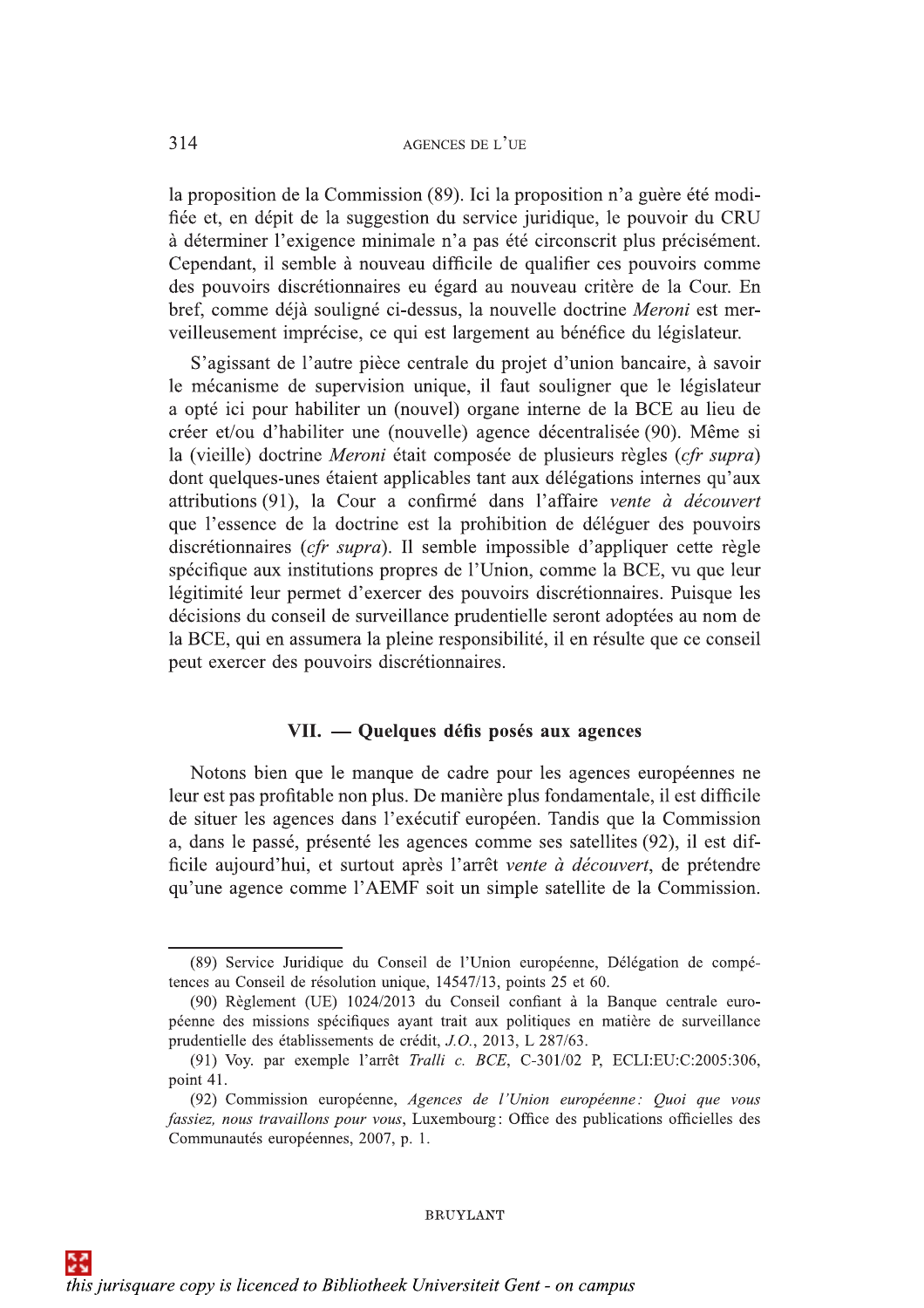Il semble évident que cette position incertaine des agences affecte aussi leur comportement de manière générale et pas seulement dans leurs relations avec la Commission.

À un niveau plus pratique, le manque de cadre horizontal frustre l'échange de meilleures pratiques entre les agences, alors qu'il s'agit quand même d'une pratique promue par l'approche commune (93). Le manque de cadre a aussi indéniablement poussé l'agencification quantitative. L'on peut se demander si avec des critères clairs, toutes les agences actuelles auraient été établies. Pensons de nouveau aux agences policières dont l'une est responsable de la coopération opérationnelle tandis que l'autre l'est de la formation des hauts fonctionnaires nationaux. Dans la matière de la formation professionnelle générale, on peut noter l'existence d'une agence européenne responsable pour les États membres et une autre agence, responsable pour les pays tiers. En ce qui concerne les droits fondamentaux, il existe une agence avec une vocation générale, mais aussi une agence dédiée à un seul droit fondamental, à savoir l'égalité entre homme et femme. En conséquence de cette fragmentation de tâches, de nombreuses agences européennes sont gênées dans leur fonctionnement à cause de leurs tailles trop petites. Ces problèmes sont entre autres dus aux importants coûts fixes liés à l'établissement d'une entité indépendante telle une agence. D'un point de vue juridique, cette question relève aussi du principe de proportionnalité. Une agence européenne n'est qu'une forme organisationnelle spécifique pour remplir des tâches spécifiques. L'établissement d'une agence sera dépourvu de sens si ce n'est pas pour l'habiliter (94). À la lumière du principe de proportionnalité alors, le législateur européen devrait justifier pourquoi ces tâches spécifiques nécessitent l'établissement d'une agence, ce qui est, tout bien considéré, une forme organisationnelle assez lourde. Il en résulte que la valeur ajoutée apportée par l'agence doit au minimum compenser les coûts fixes entraînés par le choix d'établir l'agence. Or, dès lors que ces coûts ne dépendent pas de la taille de l'agence, ils sont imposés dans la même mesure tant aux grandes agences qu'aux petites. Ils découlent en effet souvent d'exigences juridiques imposées par le droit européen ou même de la décision créant une agence, vu qu'une agence nécessite son propre siège et ne saurait être hébergée par la Commission. Cependant, en conséquence de leur étroite coopération avec la Commission, quelques agences se sont

<sup>(93)</sup> Voy. points 20 et 21 de l'approche commune.

<sup>(94)</sup> Dans ce sens, voy. conclusions Kokott dans l'affaire C-217/04, RU c. Parlement européen et Conseil de l'UE, ECLI:EU:C:2005:574, point 27.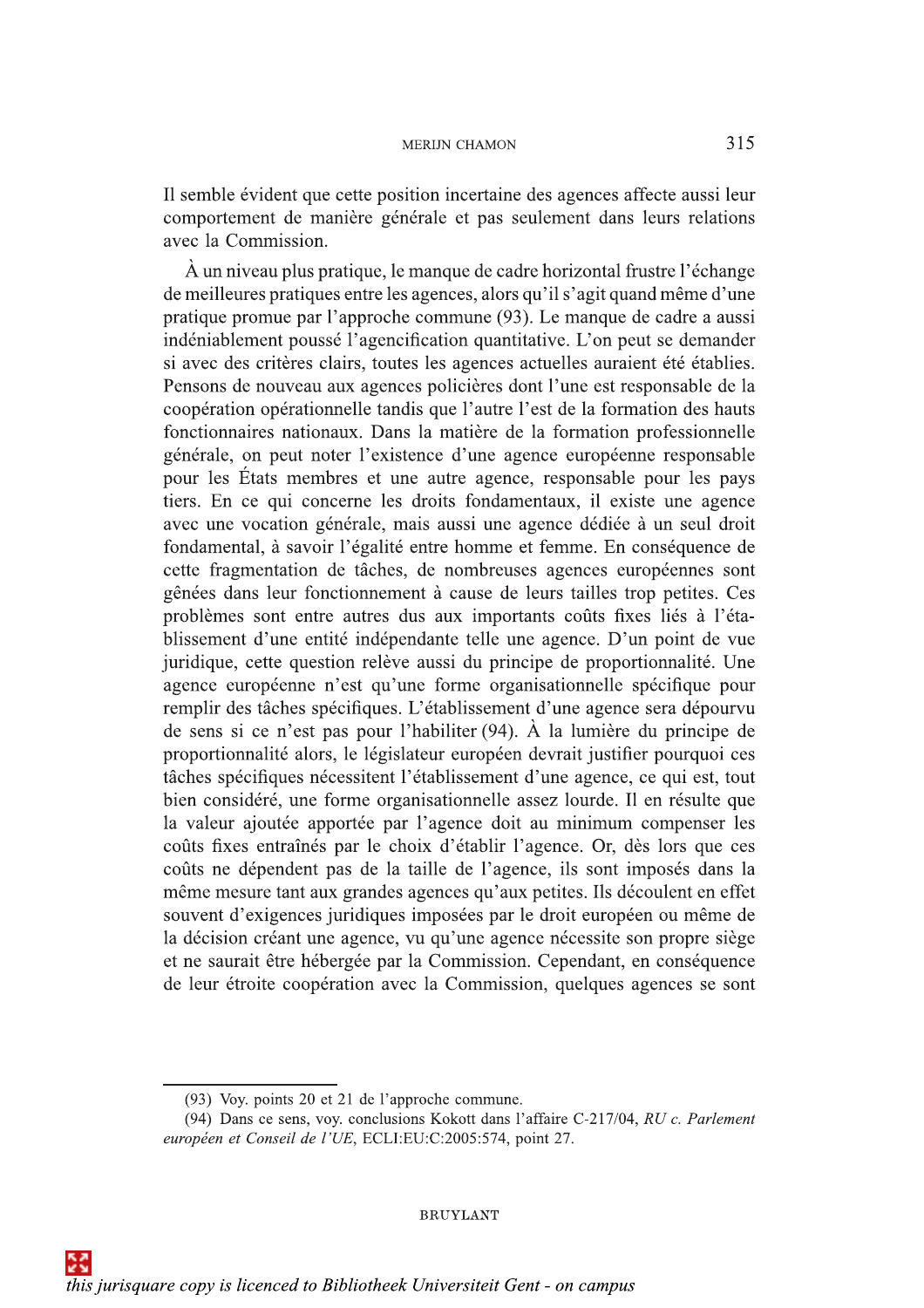vues contraintes d'établir des bureaux de liaison à Bruxelles (95). En ce qui concerne les autres exemples de coûts fixes, on peut noter plusieurs obligations administratives: un système administratif pour traiter les demandes d'accès aux documents selon le règlement 1049/2001; les obligations procédurales et organisationnelles découlant du règlement financier (96); les publications obligatoires au *Journal officiel*; les coûts imposés aux institutions, comme par exemple les rapports supplémentaires de la Cour des comptes sur les comptes annuels des agences (97); etc. Eu égard à ces coûts, il est manifestement disproportionné d'établir une agence trop petite et cette disproportion pose aussi un problème pour l'agence elle-même. Par exemple, dans sa résolution très critique sur l'exécution du budget du Cepol pour l'année 2008, le Parlement européen reproche plusieurs problèmes à l'agence, même si ces problèmes se trouvaient (partiellement) hors du contrôle du Cepol (98).

Une question qui s'écarte des questions soulevées ci-dessus est celle liée à la position des agences dans le droit procédural européen. Comme évoqué dans le précédent numéro de ces Cahiers par le professeur Bernard. l'affirmation par le traité de Lisbonne de la légitimation passive des agences était d'une importance fondamentale dans le raisonnement de la Cour dans l'affaire vente à découvert. Toutefois, le calvaire du Parlement européen dans les années 1980 a montré que les questions de la légitimité passive et active sont liées (99), même si la Cour a rejeté un parallélisme entre cette première et la qualité d'ester en justice (100). Aujourd'hui, la légitimation passive des agences est reconnue, mais qu'en est-il de leur légitimation active? Les articles 263 et 265 TFUE n'en disent rien et le Tribunal a même récemment confirmé que les mêmes règles qui s'appliquent aux par-

<sup>(95)</sup> En 2010, 7 des 29 agences avaient un tel bureau, voy. la réponse de la Commission du 30 avril 2010, à la question E-0492/10 de M<sup>me</sup> Ingeborg Gräßle.

<sup>(96)</sup> Voy. règlement (UE, EURATOM) nº 966/2012 du Parlement européen et du Conseil du 25 octobre 2012 relatif aux règles financières au budget général de l'Union, J.O., 2012, L 298/1.

<sup>(97)</sup> Voy, en ce sens Fr. ZIPPEL, «The Mushrooming of European Agencies and other Decentralised Bodies», Journal Cour des comptes européenne, 2013, pp. 19-23 (22).

<sup>(98)</sup> Notamment les points 6 et 7 de la Résolution du Parlement européen du 7 octobre 2010 contenant les observations qui font partie intégrante de la décision concernant la décharge sur l'exécution du budget du Collège européen de police pour l'exercice 2008,  $J.O., 2010, L. 320/12.$ 

<sup>(99)</sup> Voy. les affaires Les Verts (op. cit.), Tchernobyl (op. cit.) et Comitologie, arrêt Parlement européen c. Conseil, 302/87, ECLI:EU:C:1988:461.

<sup>(100)</sup> Ibid., point 21. De manière plus nuancée, voy. aussi conclusions Mancini dans l'affaire Les Verts (op. cit.), ECLI:EU:C:1985:483, pp. 1351-1352.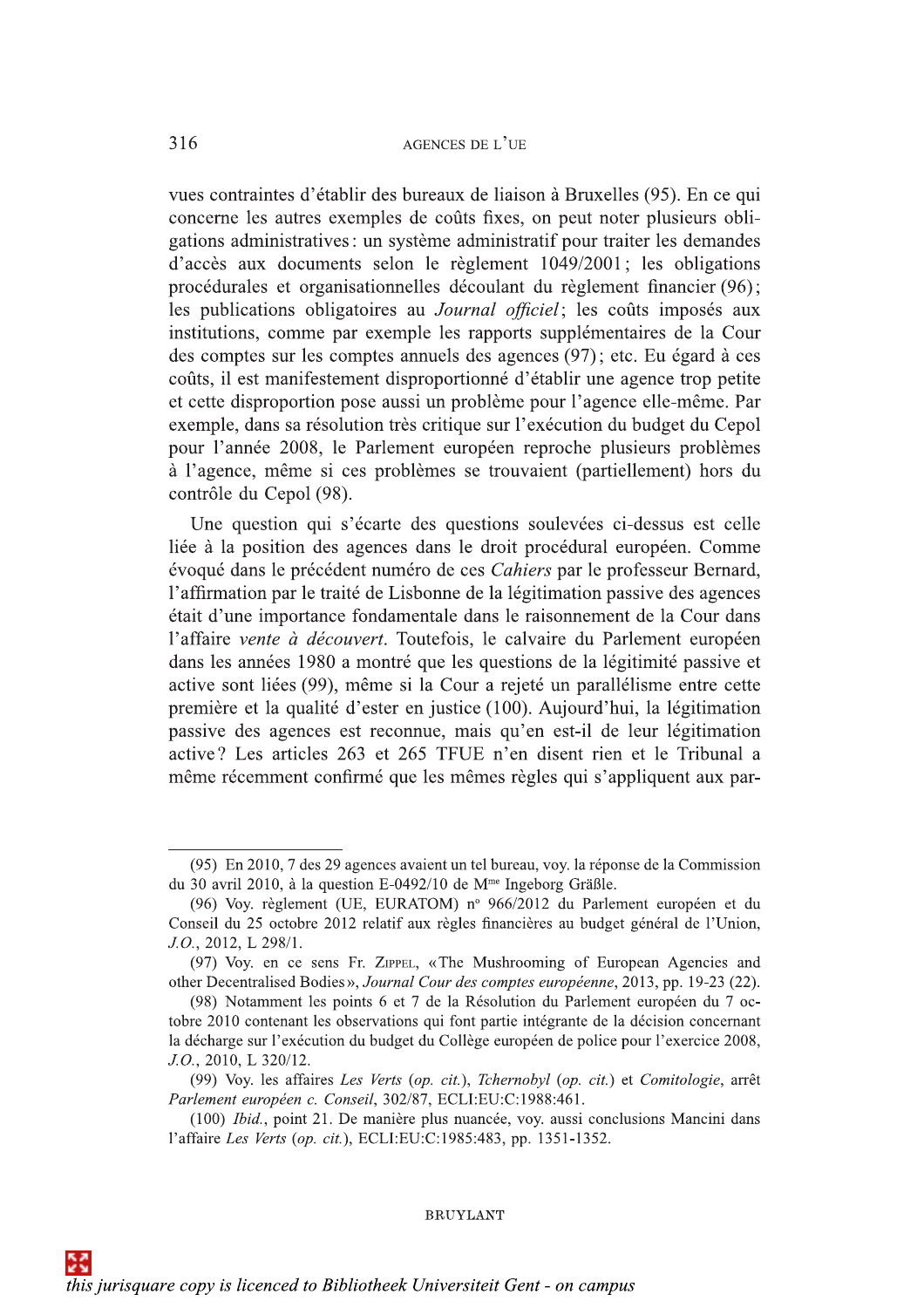ties non privilégiées régissent aussi les interventions des agences devant la Cour (101). Cependant, l'importance des agences, encore renforcée par l'arrêt vente à découvert, soulève la question de savoir si l'on peut à bon droit traiter de la même manière les agences décentralisées et les personnes physiques ou morales, tant pour la capacité à former un recours que pour la capacité à intervenir dans un litige. Sans doute, cette question est importante pour les agences elles-mêmes et sans doute cette question se posera dans le futur.

En bref, un cadre horizontal reposant sur une base juridique dans les traités pourrait créer le contexte optimal permettant aux agences de se concentrer presque exclusivement sur leurs mandats propres et pourrait éclaircir la position des agences dans l'architecture institutionnelle de l'UE.

## VIII. — Conclusion

Aujourd'hui, les agences décentralisées de l'UE sont devenues indispensables pour réaliser les politiques européennes et pour assurer l'exécution correcte du droit européen. Cependant, en dépit de cette réalité, le droit primaire de l'UE ne reconnaît pas le rôle important joué par les agences.

De manière générale, les institutions de l'UE n'ont pas rendu ce rôle plus clair en qualifiant ces organismes d'agences décentralisées. En réalité, l'origine des pouvoirs de la plupart des agences devrait être recherchée au niveau national, l'agencification (en général) étant dès lors un processus centralisateur. À bon droit, on peut alors le qualifier de forme d'intégration administrative qui a permis (aux États membres) de dépasser la dichotomie simpliste, que l'on retrouve encore aujourd'hui dans les traités, entre l'administration directe (par la Commission ou le Conseil) et l'administration indirecte (par les États membres).

Tout comme c'était le cas pour la comitologie, développement atypique plus ancien dans le droit administratif et institutionnel de l'UE, vingt ans d'expérimentation d'agencification semblent une période opportune pour commencer à réfléchir sur une codification de ce mode d'intégration administrative dans le droit primaire de l'UE. Après l'affaire vente à découvert une telle codification semble être d'autant plus absolument nécessaire au vu du décalage de plus en plus grand entre la théorie et la pratique insti-

<sup>(101)</sup> Ordonnance du Président dans l'affaire T-201/13, Rubinum c. Commission, ECLI:EU:T:2013:562, point 11.